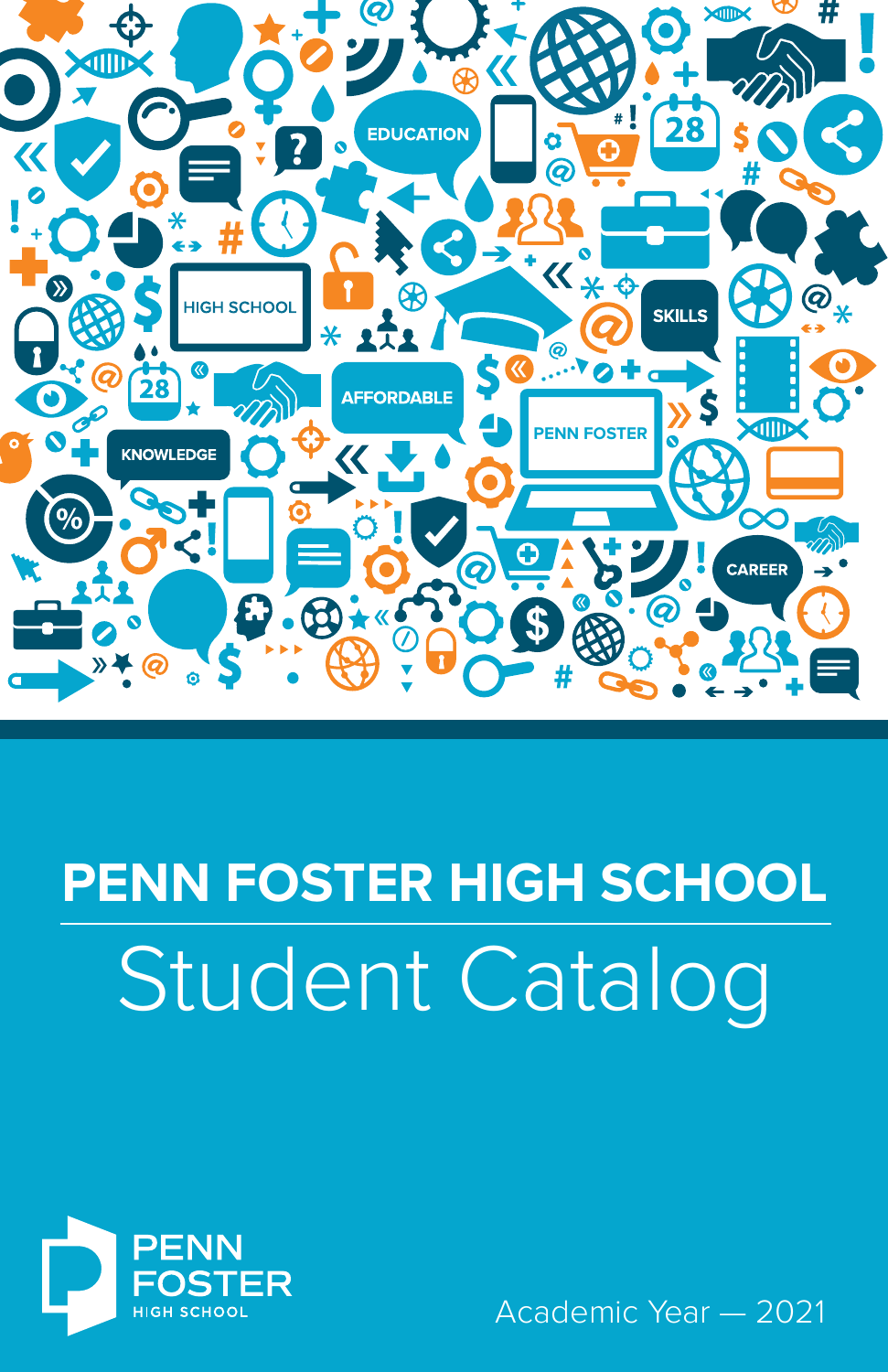## **TABLE OF CONTENTS**

"GI Bill®" is a registered trademark of the U.S. Department of Veterans Affairs (VA). More information about education benefits offered by VA is available at the official U.S. government website at www.benefits.va.gov/gibill.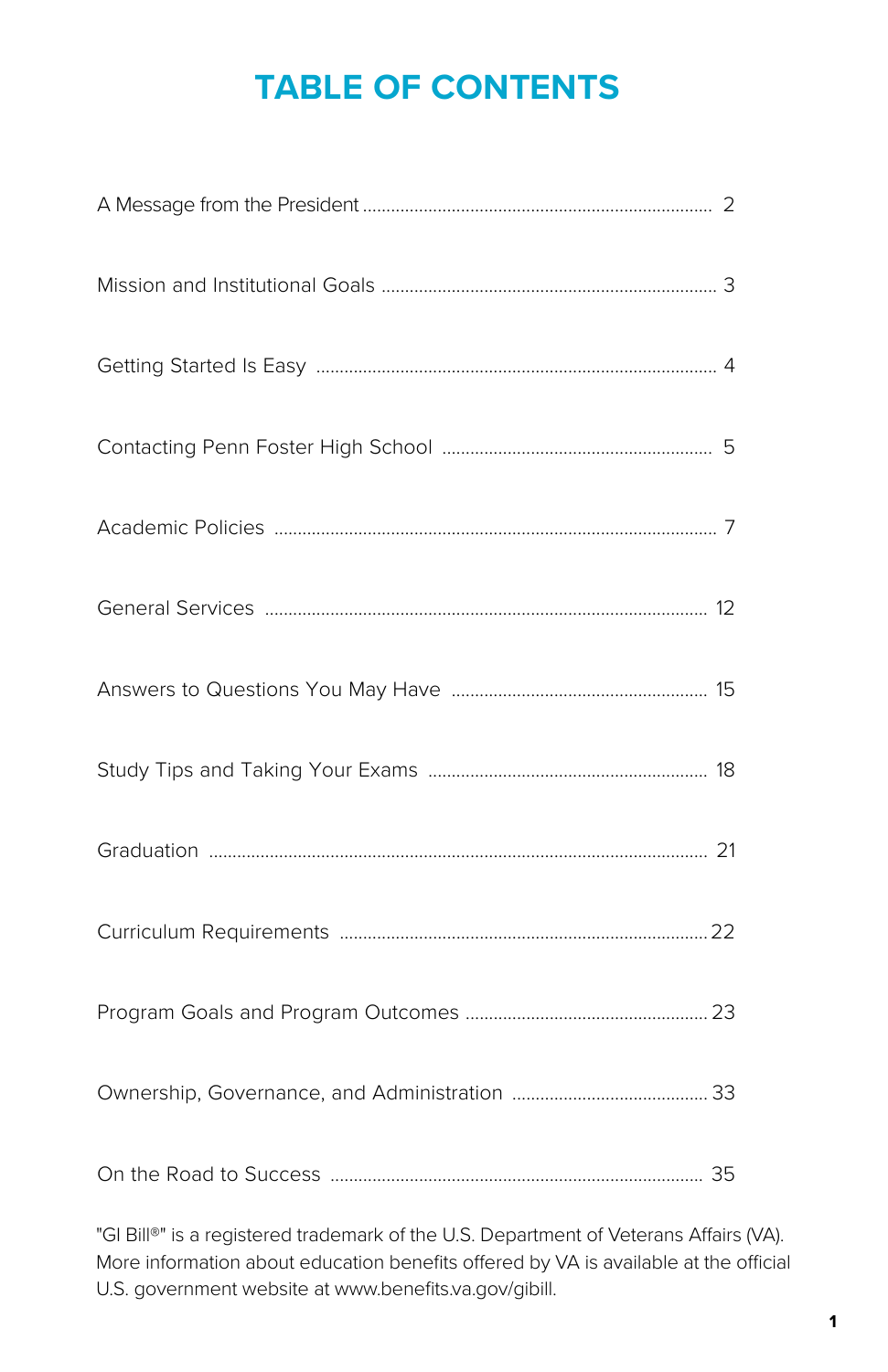## Welcome to Penn Foster...



Dear Future High School Graduate,

Congratulations on your decision to enroll in the Penn Foster High School Program. You have taken an important first step toward success, and I am proud to welcome you to our student body.

This Student Catalog features general information about your Penn Foster High School experience, from how to contact Penn Foster High School to details on achieving your goal of a High School Diploma. (Information about how to get started begins on page 3.)

The Penn Foster administrative office is located in Scranton, Pennsylvania. If you have any concerns or questions, feel free to contact us via our website **[www.pennfosterhighschool.com](http://www.pennfosterhighschool.com)** or call us, anytime. We're here to help you make the most of your distance learning experience.

I wish you the best of luck with your studies, and I look forward to awarding you your High School Diploma!



**Frank Britt** President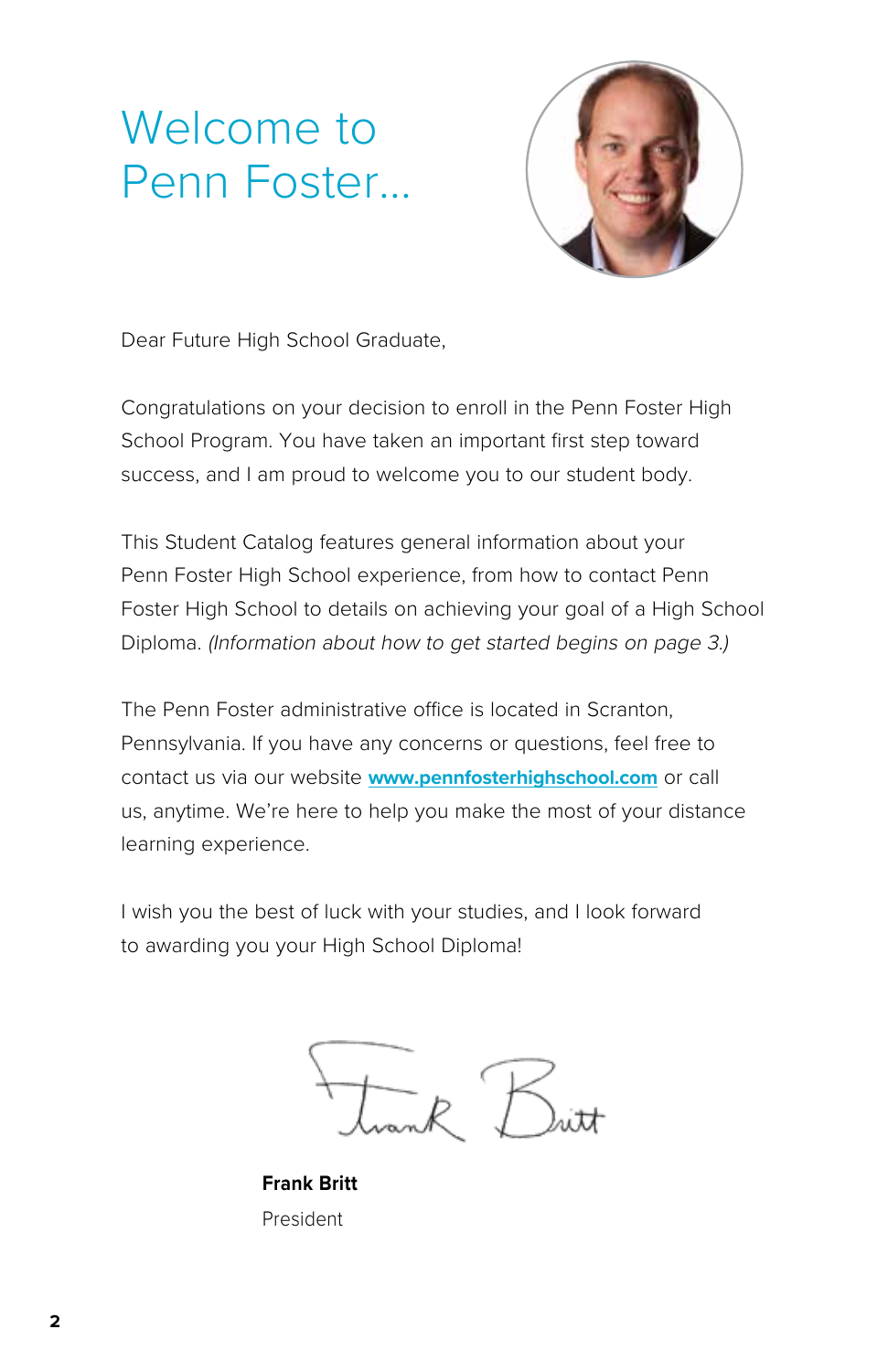## MISSION AND INSTITUTIONAL GOALS

## **MISSION STATEMENT**

Penn Foster's mission is to enhance the lives of our students and clients through the acquisition of knowledge, skills, and credentials that will allow them to achieve their goals by advancing in their chosen field, starting a new career, or pursuing lifelong learning.

## **PENN FOSTER INSTITUTIONAL GOALS**

- Provide educational programs that enable self-motivated, independent learners to acquire core competencies in their chosen technical and professional fields
- Employ contemporary learning strategies based on academic standards of good practice in distance education
- Develop and maintain systems that optimize student opportunities for broadly participative, interactive learning
- Establish and communicate high standards of academic performance for students and the institution
- Assess student learning and institutional effectiveness systematically in order to improve student performance
- Provide an extensive suite of student support services based on student needs and interests

Conduct fiscally responsible planning that Balances the institution's commitment to academic excellence with its concern for profitable financial performance

The mission is supported by an admissions policy that allows students with appropriate prior education to enroll in programs without regard to race, religion, gender, age,\* color, national origin, or physical disability.

The school regularly assesses fulfillment of its mission and achievement of its institutional goals through ongoing studies of student learning, measurement of student satisfaction, and evaluation of career outcomes of graduates.

## **ADMISSIONS POLICY**

- Penn Foster High School enrolls all students without regard to race, religion, gender, age, color, national origin, or physical disability.
- To enroll in Penn Foster High School, students must be at least 13 years old and have completed the 8th grade.
- Penn Foster High School requires that students have access to high-speed Internet, a Microsoft® Windows® based computer running Windows® 10 or later or an Apple® Mac® computer running macOS® or later, access to a word processing program to complete written assignments, and an email account. **[Click here](https://www.pennfoster.edu/-/media/files/pdf/computerspecs/20191202.pdf)** to view programs specific technology requirements.

\*Prospective students must meet the minimum age requirement for enrollment into Penn Foster High School.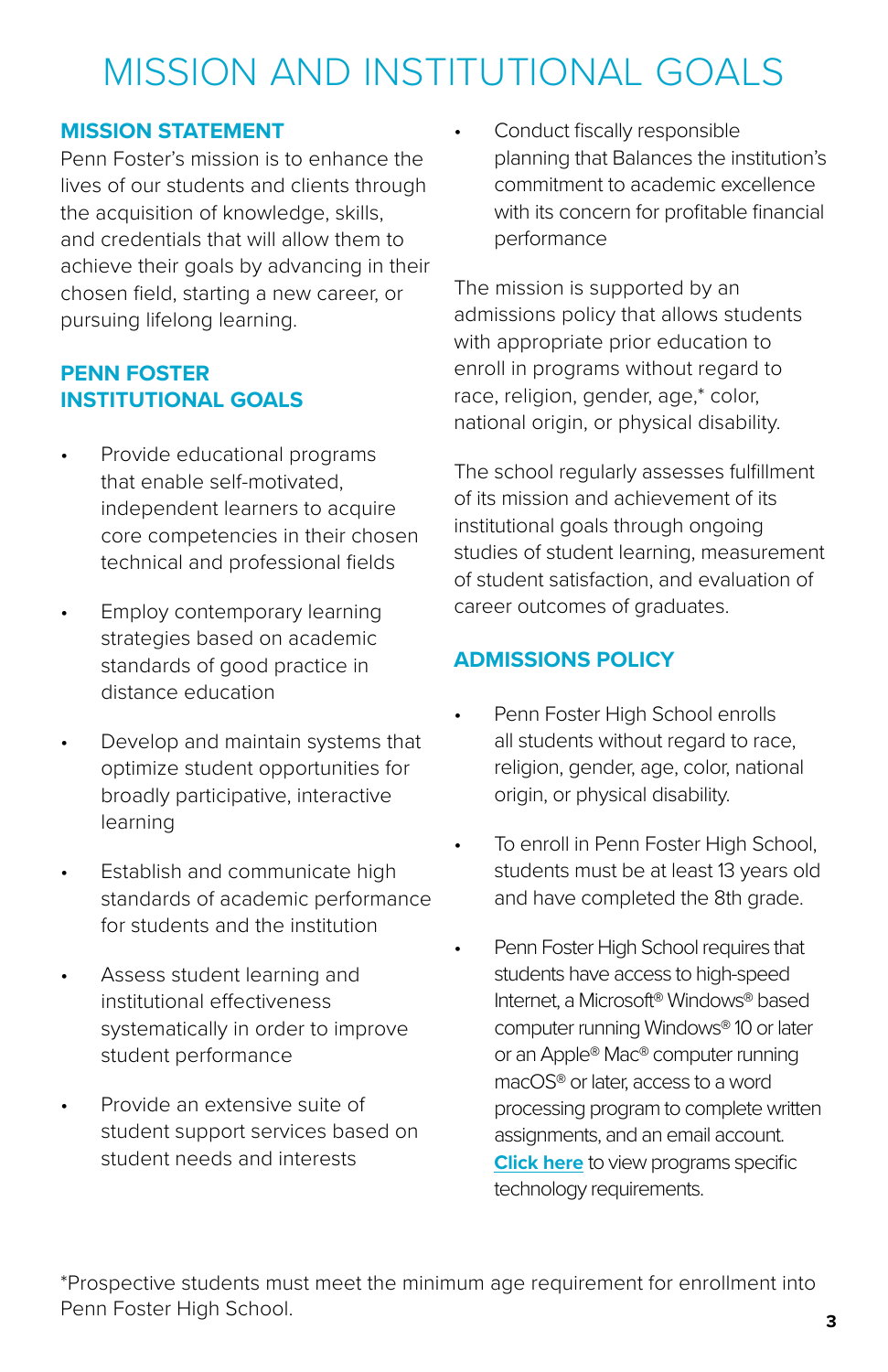## GETTING STARTED IS EASY

Getting started takes only a few minutes. First, let's look at important items that you should review.

#### **YOUR STUDENT CATALOG**

Special information on the Penn Foster High School experience.

#### **PROGRAM OUTLINE**

The information you will learn in your program and the order in which you will learn it.

**YOUR FIRST LESSON MATERIALS** All you need to get started.

#### **A SPECIAL OFFER FOR YOU**

Earn \$50 cash (up to \$100 per year) for every student you recommend to us!

If you have not chosen our convenient, automatic payment method, your coupon book will be mailed separately.

For the most up-to-date program pricing, please **[visit our page](http://www.pennfoster.edu/programs-and-degrees/high-school/high-school-diploma)**.

## Follow the four simple steps below and you will be on your way!

| ÷. |  |
|----|--|
|    |  |

### **Find your Student ID Card.**

Your ID card is on the bottom of your welcome letter. You'll find your student number on your ID card, which you need to have available whenever you contact Penn Foster High School.

|  | ╲ |  |
|--|---|--|
|  |   |  |
|  |   |  |
|  |   |  |

#### **Find your Program Outline.**

Your Program Outline lists all of your courses and the order in which you should study them.



## **Follow the Program Instructions for the first subject.**

As you read the learning materials for your course, make sure to use the self-tests in your lessons to help you prepare for your first exam. If you have any questions about your lessons, email your instructors or visit **[www.pennfosterhighschool.com](http://www.pennfosterhighschool.com)**, your resource for answers to any questions you might have.



#### **Take your first exam.**

After completing all of your lesson assignments and you feel prepared for the exam, log into your student portal. Select your exam from the lessons column, click on Take Exam. Follow the directions to complete the exam.

That's all there is to it. The rest of this book contains useful information on contacting Penn Foster High School, taking exams, and answers to other questions you might have. Read on and learn more about your school.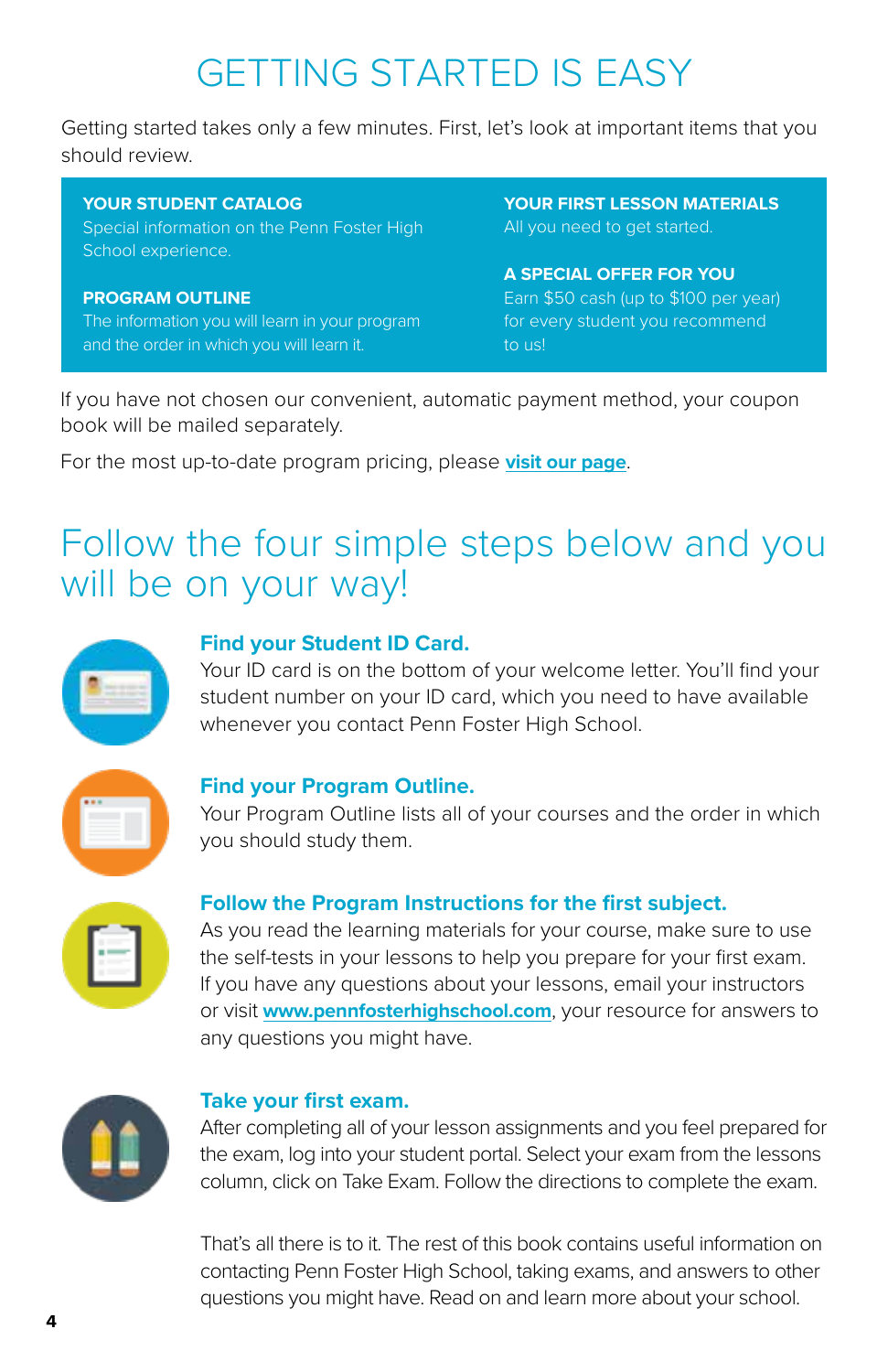## **Contacting** PENN FOSTER HIGH SCHOOL

At Penn Foster High School, your success is important to us. That's why we've made it easy for you to contact us whenever you have questions or problems.



## **On the Web**

Visit **[www.pennfosterhighschool.com](http://www.pennfosterhighschool.com)** for easy access to your student records, exams, assistance, and more. Take advantage of the comprehensive Questions and Answers section, compiled from years of student service excellence. The Penn Foster student website is your one-stop solution to any questions you might have.

(See page 6 for details.)

Have questions? With our custom-built help feature, you can ask a question right in your lesson and get answers immediately.



## **Over the Phone**

If you have a question that we can't address through the website or email, you can contact our toll-free Student Support Line, **[1.888.427.1000](Tel:1.888.427.1000)**.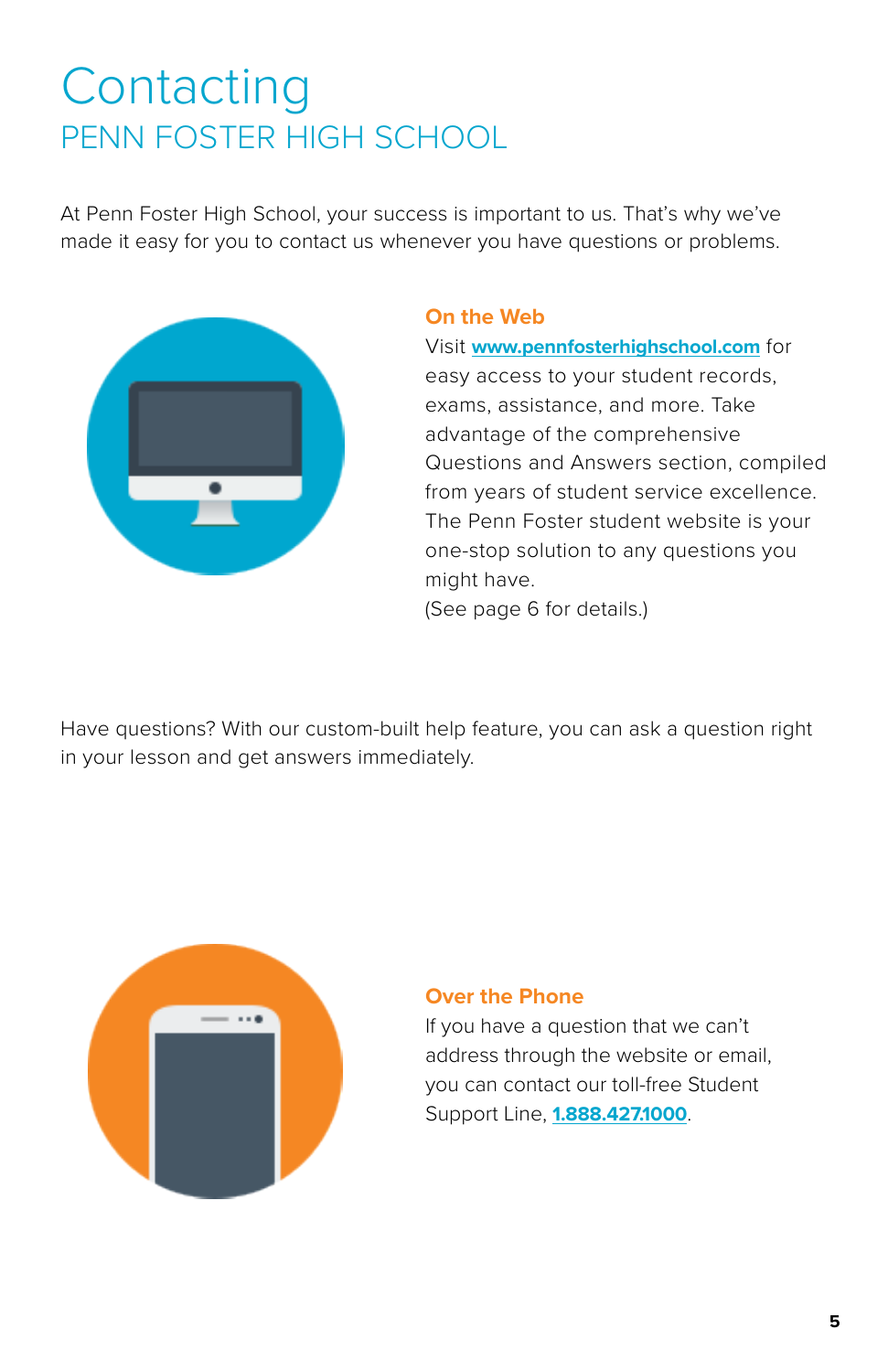## PENN FOSTER HIGH SCHOOL On The Web

The Penn Foster High School website features information on the school and details on every program we offer, as well as links to other educational resources. From our website, you can view your student record, take exams, email your instructor, and more. Visit our site at **[www.pennfosterhighschool.com](http://www.pennfosterhighschool.com).**

## Get your education quickly and conveniently through the ease of online learning.

- Ease and convenience at **[www.pennfosterhighschool.com](http://www.pennfosterhighschool.com)** your home for 24-hour-a-day student services. With a few clicks of your mouse, you are in control of your education! Be sure to visit the enhanced Frequently Asked Questions (FAQs) section for helpful information.
- Access program material, grade and shipment records, and account information, all online. Make payments the easy way or quickly access tuition information.
- Support from your instructors, and from Student CARE, is available via email at your convenience.
- Exams are taken and submitted online.

You will need high-speed internet access to begin your program. You will need access to a Microsoft® Windows® based computer running Windows® 10 or later or an Apple® Mac® computer running macOS® or later, access to a word processing program to complete written assignments, and an email account to complete your program with Penn Foster. There are certain exceptions to these requirements. Please **[click here](https://www.pennfoster.edu/-/media/files/pdf/computerspecs/20191202.pdf)** to view these requirements.

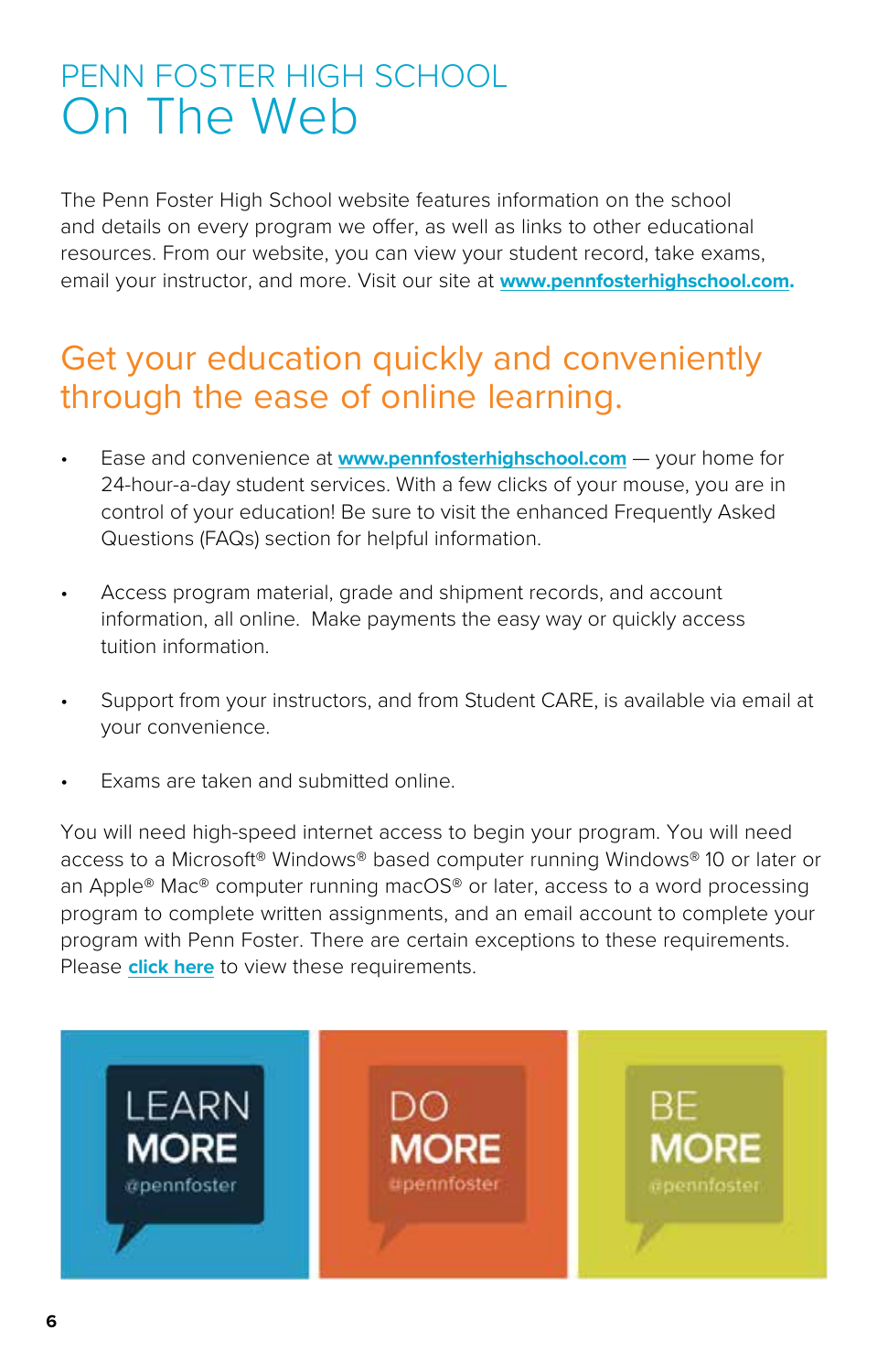## ACADEMIC POLICIES

## **ACCREDITATION & LICENSURE**

Penn Foster High School is accredited for grades 9 through adult by the Commission on Secondary Schools of the Middle States Association of Colleges and Schools.

Penn Foster is accredited by the Distance Education Accrediting Commission (DEAC). The DEAC is listed by the U.S. Department of Education as a recognized accrediting agency and is recognized by the Council for Higher Education Accreditation (CHEA).

Penn Foster High School is accredited by Cognia. Cognia offers accreditation and certification, assessment, professional learning, and improvement services to institutions and other education providers. As a global nonprofit working in over 80 countries, Cognia serves 36,000 institutions, nearly 25 million students, and five million educators every day.

Penn Foster High School is also licensed by the Pennsylvania State Board of Private Licensed Schools.

## **Cancellation Policy**

You can cancel your enrollment via telephone, email or first class mail to the address or number listed in the "contact us" section of Penn Foster's student portal. If you cancel or withdraw from the Program, you will receive a tuition refund, as follows:

- 1. If you cancel within six days after midnight of the day you enroll, you will receive a refund of all monies paid to Penn Foster;
- 2. If you cancel more than six days after enrolling but before submitting a completed Program assignment, you will receive a refund of all monies paid to Penn Foster less the registration fee (the "Non-Refundable Registration Fee");
- 3. If you cancel after completing at least one Program assignment but less than 50% of the Program assignments, then Penn Foster will retain the Non-Refundable Registration Fee and you will remain responsible for paying Penn Foster for the following:
	- a). 10% of the tuition if you cancel after having completed up to and including 10% of the Program assignments;
	- b). 25% of the tuition if you cancel after having completed more than 10% and up to and including 25% of the Program assignments; and
	- c). 50% of the tuition if you cancel after having completed more than 25% and up to and including 50% of the Program assignments.
- 4. You are responsible for paying and Penn Foster shall be entitled to receive the entire Program Tuition and the Non-Refundable Registration Fee if you cancel after completing more than 50% of the Program assignments.

All refunds will be issued within 30 days of Penn Foster's receipt of your notice of cancellation. For refund examples go to **[www.pennfoster.edu/admissions/refund-policy](http://www.pennfoster.edu/admissions/refund-policy).**





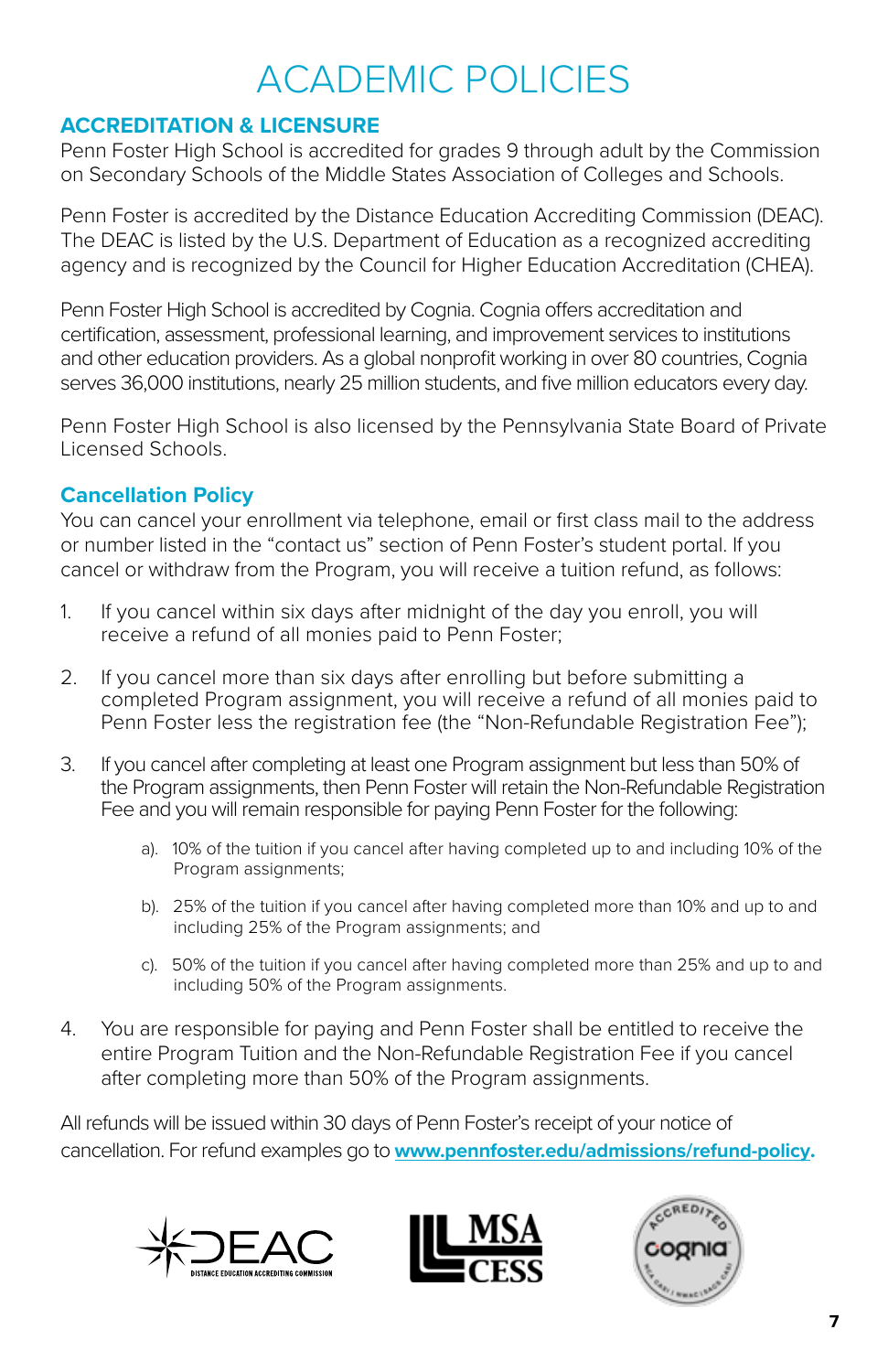## ACADEMIC INTEGRITY

## **COURSE PROGRESSION**

As an accredited educational institution, Penn Foster has a responsibility to the entire student body to ensure the value of a Penn Foster diploma is maintained. We must monitor student progression through the program and identify any irregular study patterns. If, after a review of a study record, Penn Foster feels an irregular study pattern exists, we reserve the right to inquire how you completed the coursework. If such an inquiry is initiated, you must provide a well written response. Your response will be reviewed by the department chairman and members of the staff associated with your school, who will determine if any disciplinary action must be taken. Penn Foster High School also reserves the right to request to see all practice exercises should the school determine an irregular study pattern exists. Finally, in order to assist all students in reaching their maximum learning potential, Penn Foster High School will limit each student to no more than 15 exams in a calendar week (Sunday through Saturday).

Students using GI Bill® benefits who have a lesson average below 65 after completing 25% of their lessons will be placed on academic probation and their performance will be monitored by instructors and academic advisors. Students using GI Bill® benefits who have a lesson average below 65 after completing 50% of their lessons will be referred to the Academic Review Board for potential academic dismissal from the program. Students using GI Bill® benefits who have a lesson average below 65 after completing 75% of their lessons will be cancelled from the program by the Academic Review Board for failure to benefit academically.

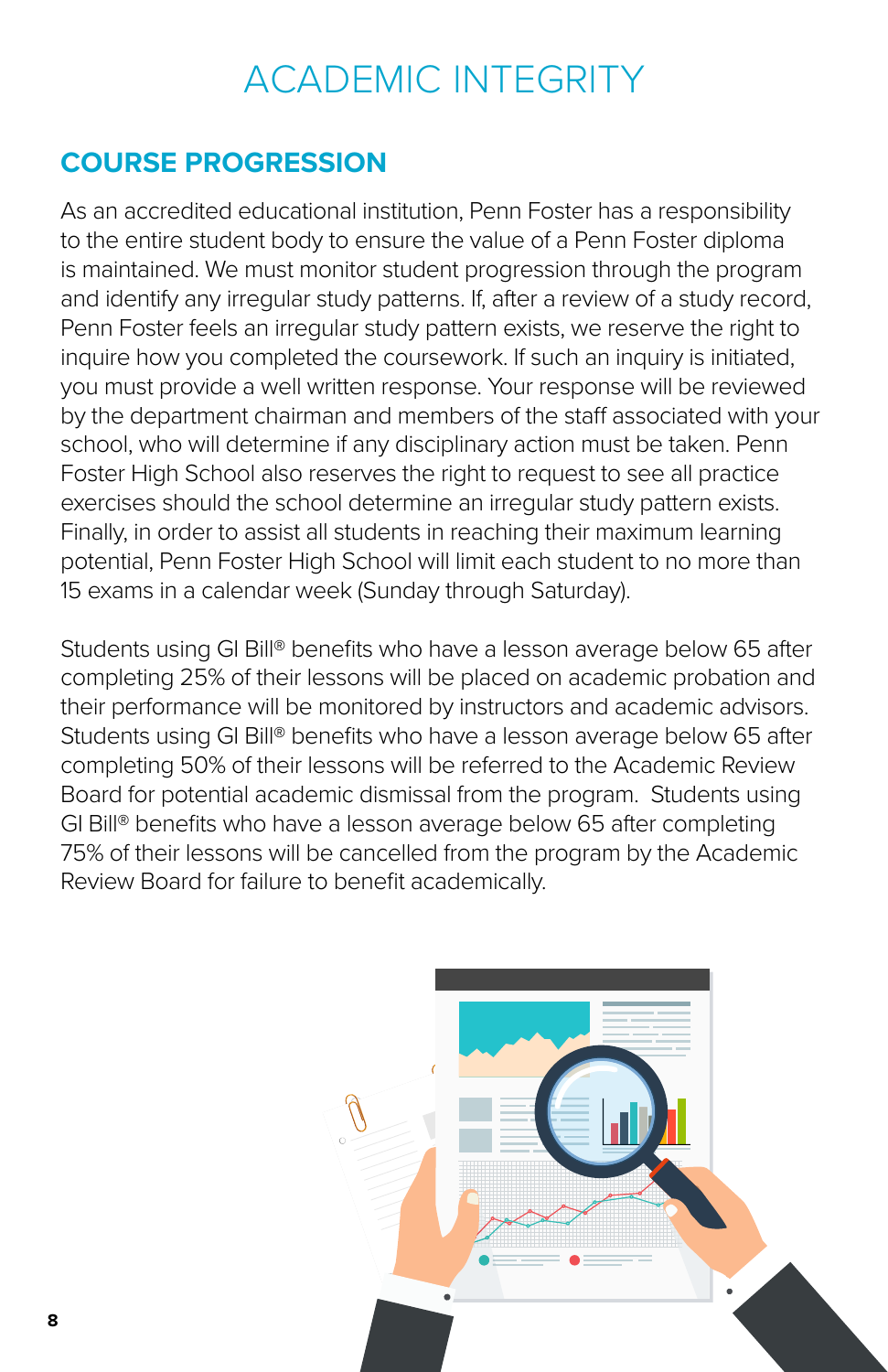## **STUDENT IDENTITY VERIFICATION**

All new students are provided with a unique student number. This student number should not be shared with anyone else. In order to gain entry into the online learning management system and access student materials, students need to enter their student number and a unique password that restricts anyone else from accessing their student record. Sharing student numbers or passwords with any other individual is in violation of the Code of Conduct and can lead to disciplinary action.

Students are required to update Penn Foster with any change to their account information, including name, address, email, and phone number.

Penn Foster official communications are sent by electronic communication (email, message center, etc.) or postal mail. Most official forms require electronic communication by email, unless forms or directions state otherwise. Students are responsible for official Penn Foster communications sent to them, and should check their email accounts and message center regularly and respond, when needed to any communications sent from Penn Foster.

## **STUDENT CODE OF CONDUCT**

Penn Foster students, faculty and staff are held to the highest standards of academic integrity. Penn Foster's Student Code of Conduct protects the rights of students, faculty, staff, and Penn Foster itself. This code ensures that all student and faculty/staff interactions are characterized by mutual respect and civility. All Penn Foster students and those authorized to speak on students' behalf are required to abide by all standards and policies established by the school in their academic work and their personal conduct.

Students should

- Treat fellow students, faculty, and staff with courtesy, respect, and dignity and behave in a manner that reflects the integrity of the school.
- Abide by all published policies, including but not limited to, those that appear in Penn Foster catalogs, study materials, and enrollment agreements.
- Present themselves and their relationship to Penn Foster honestly.
- Behave professionally and follow all policies set by practicum, externship, and field experience sites.
- Comply with directions of Penn Foster officials acting in the performance of their duties.
- Never misrepresent the school or its staff in any online social communities.

The Student Code of Conduct, as well as the preceding guidelines, applies to all Penn Foster students. An official of Penn Foster may, at his or her discretion, take disciplinary action that ranges from a warning to academic probation to dismissal from the school for failure to comply with any aspect of the Student Code of Conduct.

## **ONLINE BEHAVIOR**

### **Netiquette**

Penn Foster expects students to be courteous and polite in the online environment. Students should use good judgement when communicating online with faculty, staff, and other students through email, chat, social media groups, and other online forums sponsored or supported by Penn Foster.

In course or classroom environments such as webinars and discussion forums, students should demonstrate respect for their instructor and classmates by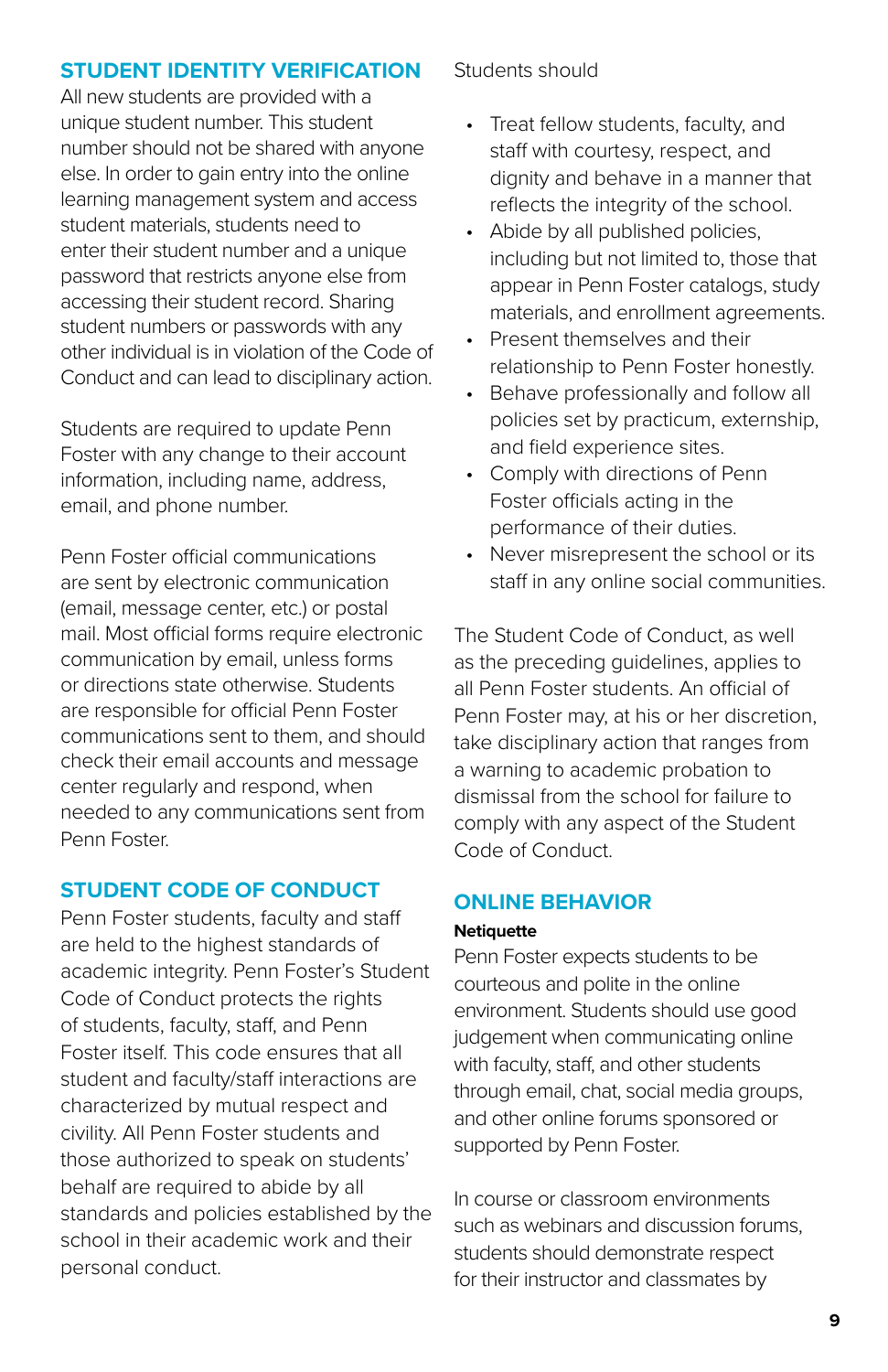honoring others' opinions, acknowledging disagreements honestly and thoughtfully, and being prepared to clarify statements others may have misinterpreted or misunderstood.

Students should always sign their names on any online communications and contributions. Students should also respect their own privacy and the privacy of others by not revealing personal or embarrassing information about themselves or others.

Students should avoid discourteous behavior such as using all-caps, trolling, flaming, spamming, and any other forms of inappropriate behavior and communication.

## **Bullying**

Penn Foster defines bullying as an intentional electronic, written, verbal, or physical act or series of acts that

- Occur in a school setting, whether in person or online;
- Is severe, persistent or pervasive;
- Is directed at another student(s) or member(s) of the Penn Foster faculty, staff, or administration; and
- Impacts the institution in any of the following ways:
	- o Substantially interferes with a student's education
	- o Creates a threatening environment; or
	- o Substantially disrupts the orderly operation of the school.

As an online institution, Penn Foster is not limited or prohibited from defining bullying in such a way as to encompass acts that occur outside a school setting if those acts fall under the above definition of bullying.

Penn Foster does not tolerate bullying in any form. Abusive behavior, such as threatening, insulting, and doxing, in any of Penn Foster's digital environments, including Penn Foster's social media sites and groups, email, chat, and phone calls, should be reported to a faculty or staff member for investigation.

Violations of Penn Foster's netiquette and bullying policies will result in disciplinary action.

## **ACADEMIC HONESTY**

Students are expected to complete coursework, exams, and graded projects according to instructions and to contact their instructors for help with coursework.

## Students should

- Complete all coursework as directed, including required reading, self-check and discover more exercises, discussion boards, exams, skills, and graded projects, as well as required paperwork for site selection, field experience, externships, and practicums.
- Use materials provided by Penn Foster to complete coursework, and properly acknowledge any outside resources used in the preparation of exams and graded projects.
- Contact a faculty or staff member for help with coursework.
- Never ask for, receive, or give unauthorized help on graded assignments, quizzes, projects, or examinations via any method including email or the internet.

Violations of Penn Foster's Academic Honesty policy include but are not limited to:

• Collaborating with another student or students, either in person or online, to complete an assignment or project and/or submitting the same essay as a classmate or classmates.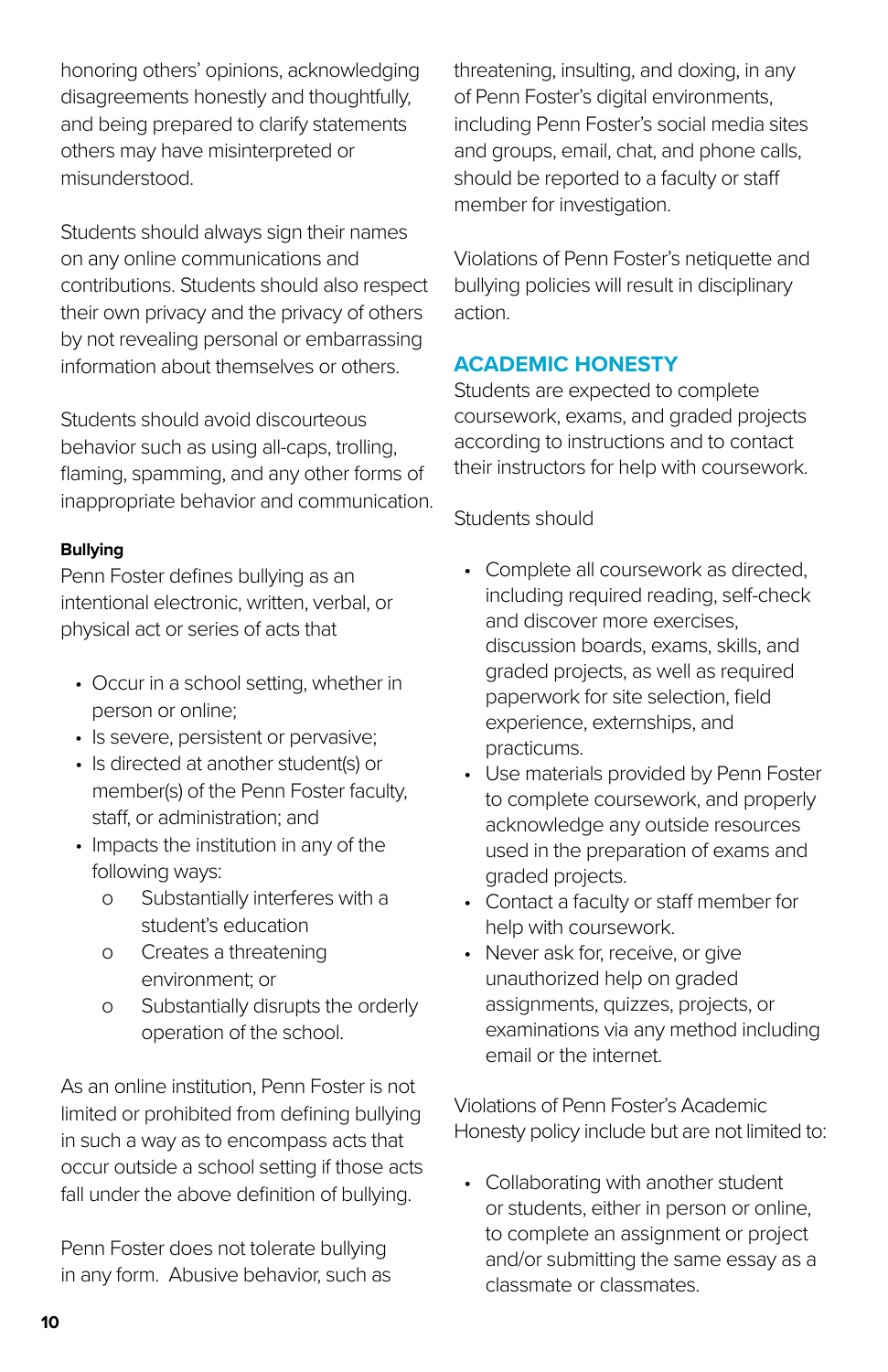- Colluding with another student or students, either in person or online, who are enrolled in or have completed a course, to share an assignment or project and/or to make revisions to the same graded assignment or project to deliberately disguise similarities.
- Providing unauthorized help to another student or students by sharing coursework privately or publicly by uploading it to an online forum.
- Submitting a previously graded exam or project without first receiving permission from an instructor.
- Submitting documentation that misrepresents qualifications, clearances, and/or authorizations required for site selection, field experience, practicum, or externship.
- Submitting documentation that misrepresents the amount of time spent at a site and/or the skills or tasks performed during field experience, practicum, or externship.

Plagiarism is a violation of academic honesty that includes, but is not limited to:

- Submitting coursework that is not your own, including assignments found at online help or tutoring sites; assignments purchased online, and assignments you have paid someone else to complete for you.
- Misrepresenting someone else's work as your own.
- Failing to cite and document sources properly.
- Using online or other resources to alter someone else's work or to disguise the original source.

The Academic Honesty policy applies to all Penn Foster students. An official of Penn Foster may, at his/her discretion, take disciplinary action that ranges from a warning to academic probation to dismissal from the school for failure to comply with the Academic Honesty policy.

## **PROGRAM MATERIAL AND COPYRIGHT NOTICE**

Penn Foster or its vendors hold all ownership rights in the Program materials. Students are strictly prohibited from copying and/or providing to any third party all or any part of the Program materials that Penn Foster provides to students without Penn Foster's written consent. If a student violates this prohibition, they may be subject to criminal and civil penalties and fines, as well as disciplinary action up to and including expulsion from the Program.

## **DISCIPLINARY ACTION**

Any inappropriate behavior can result in disciplinary action ranging from a failing grade on an exam or for a course, to academic probation, to dismissal from Penn Foster. Faculty and staff members will report inappropriate behavior by students to the Academic Review Board (ARB) for review, at which point the student will be asked to respond in writing to the charge. The ARB will then make a final decision regarding the student's standing with Penn Foster.

## **TRANSFER CREDIT POLICY**

To receive high school transfer credits, an official transcript from an accredited institution recognized by Penn Foster must be submitted for evaluation. Transfer credits will be evaluated for comparable high school subjects where a full credit has been earned. Since high school programs vary, only an evaluation by Penn Foster will determine the actual number of transfer credits to be awarded. The maximum number of transfer credits allowed is 16. Earned credits and hours are units of measure and are not necessarily an indicator of transferability to another institution. The receiving institution, rather than the providing institution, determines whether to accept earned credits and hours for transfer.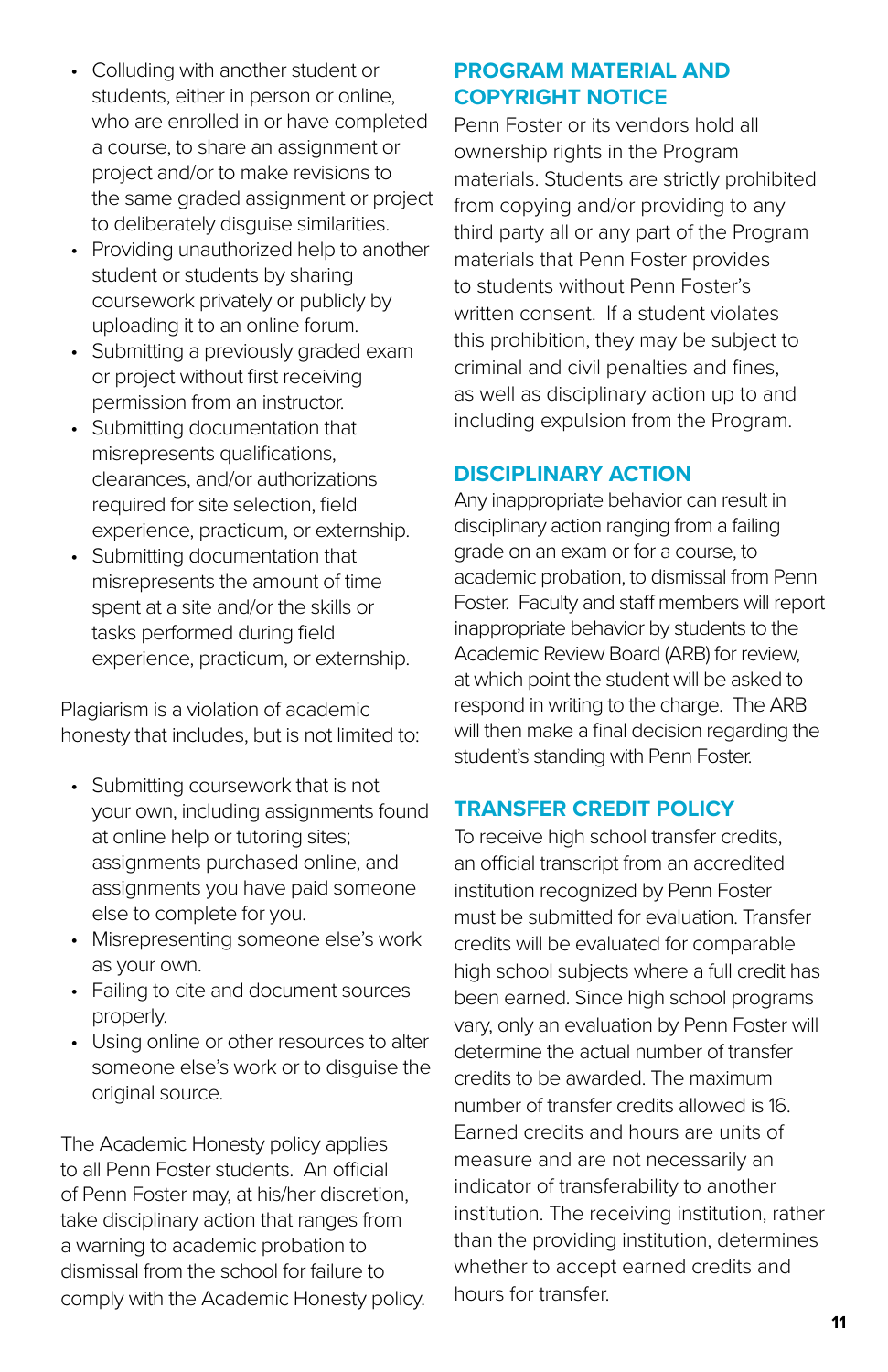## STUDENT GRIEVANCE POLICY

### **STUDENT GRIEVANCE POLICY**

Most student complaints can be handled at first point of contact with the school. Student complaints are addressed using the policies and provisions of the enrollment agreement, student catalog, and academic requirements of the school. Students who have a complaint should contact their instructor regarding academic issues or a student service supervisor regarding servicing issues. The instructor or student service supervisor will provide a verbal or written response depending on the student's preferred choice of communication. If the student believes that the complaint has not been properly handled at that point, the student should use the following procedure to register a grievance.

### **STEPS IN GRIEVANCE PROCEDURE:**

- 1. The student should contact the Academic Team Lead for academic issues or Manager, Student Services either by phone or in writing expressing his/ her concern within 30 days of receiving a response to the original complaint. The Academic Team Lead or Manager, Student Services will respond either by phone or in writing within two weeks of receiving the complaint.
- 2. If the student feels that the issue is still unresolved, he/she has 30 days to express continued concerns either by phone or in writing to the Program Director 7. If the complaint cannot be resolved after or Director, Student Services. A response will be sent to the student within 2 weeks.
- 3. If the student still believes the grievance is unresolved, he/she may complete the school's grievance form within 30 days from receiving the response from the Head of Academic Services or Director,

Student Service. This form can be obtained by contacting Student Service Center. The form can be emailed, faxed, or mailed to the student.

- 4. All grievance forms will be returned to the Head of Academic Services, who will turn them over to the Dispute Resolution Committee. The Dispute Resolution Committee will meet and render a decision within two weeks of receipt of the grievance form. The decision of the Committee will be final and will be sent to the student in writing.
- 5. All grievance forms and final decision notifications will be filed in the office of the Head of Academic Services.
- 6. If the complaint cannot be resolved after exhausting the institution's grievance procedure, the student may file a complaint with the **[Pennsylvania State Board of](https://www.education.pa.gov/Postsecondary-Adult/CollegeCareer/Pages/Private-Licensed-Schools.aspx)  [Private Licensed Schools](https://www.education.pa.gov/Postsecondary-Adult/CollegeCareer/Pages/Private-Licensed-Schools.aspx)**, Harrisburg PA, PA Department of Education, 333 Market Street, 12th floor, Harrisburg, PA 17126; phone: **[717-783-6788](Tel:717-783-6788)**.

The student may also contact the DEAC, 1101 17th Street NW, Suite 808 Washington, D.C. 20036 and at **[www.deac.org](http://www.deac.org)**. Tel.: **[202-234-5100](Tel:202-234-5100)**

exhausting the institution's grievance procedure, the student also may choose to file a complaint in their state of residence.

## **EXTENSIONS**

Students are given a certain amount of time

## GENERAL SERVICES

to complete all the lesson assignments. Students may request a six-month paid extension. Students who do not complete the program within the required time may need to re-enroll in the program that is

current at that time. Previous work would be evaluated against the current curriculum to determine which courses or lessons could

be transferred into the new enrollment.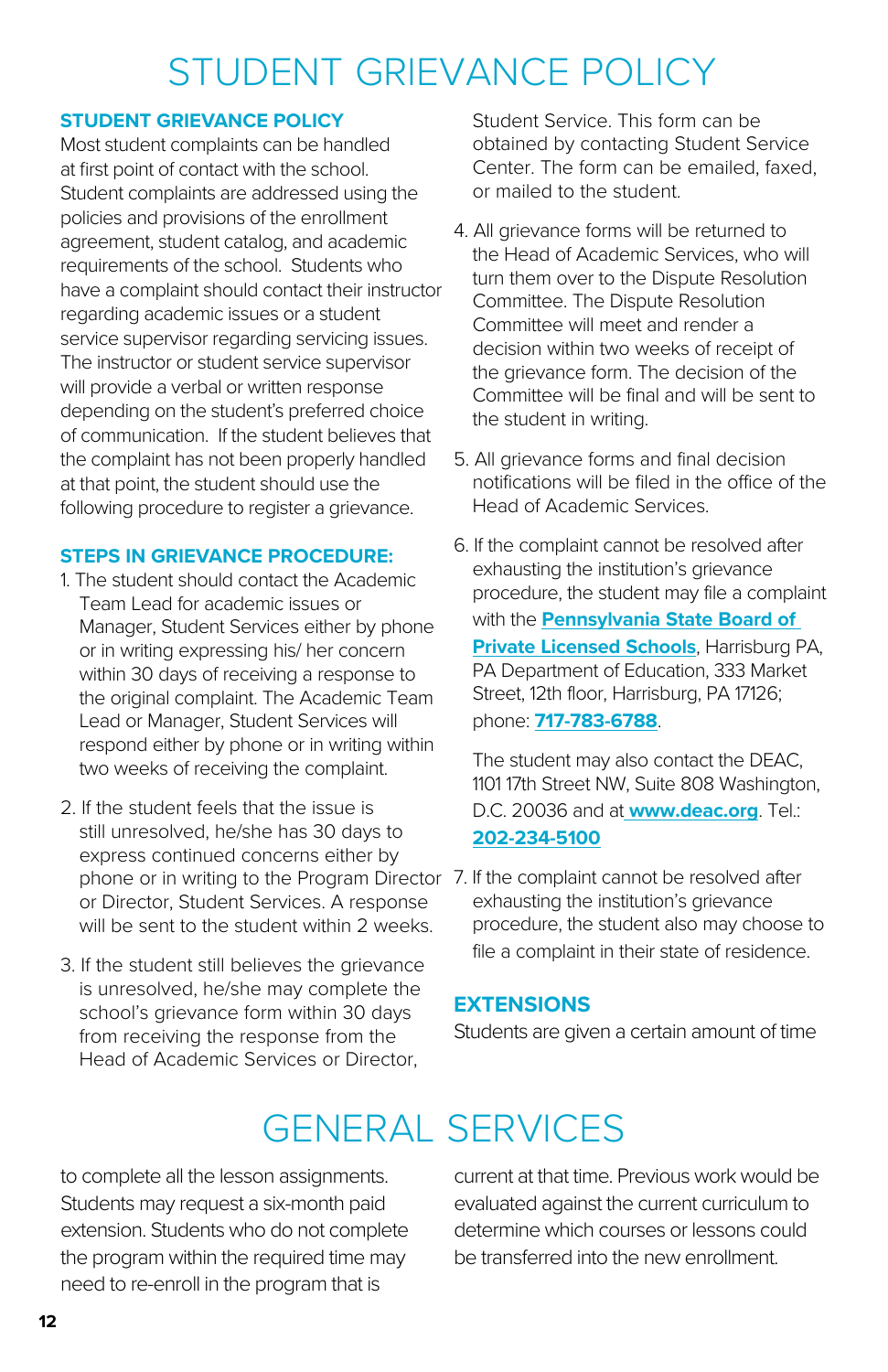## **ONLINE LIBRARY**

Students at Penn Foster High School will have access to an online library for use during their studies with the school. Students can use this library to do the required research in the courses they complete or can use it for general reference and links to valuable resources. The library contains helpful research assistance, articles, databases, books, Web links, and email access to a library services manager. Students can access the library from their homepage. A library services manager is available to answer questions on general research-related topics via email and assist students in research activities during their studies with Penn Foster High School.

## **FAMILY EDUCATIONAL RIGHTS AND PRIVACY ACT (FERPA)**

The Family Educational Rights and Privacy Act (FERPA) provides you with certain privacy rights with respect to student records if (A) you are over the age of 18 or enrolled in a post-secondary program, and (B) you are a parent or legal guardian of a student who is under the age of 18 and not enrolled in a postsecondary program. These rights include:

- 1. The right to inspect and review your or the minor student's education records within 45 days after Penn Foster receives a written request from you for such access.
- 2. The right to request an amendment to your or the minor student's education records if you believe something is inaccurate, misleading, or otherwise in violation of your or the minor student's privacy rights; this does not give you any rights to have your or the minor student's grades changed or similar changes made to the record of your or the minor student's academic performance. You need to provide us with a written request for the change and an explanation for why you think it should be made. If we agree, we will make the correction; if we disagree, we will communicate further with you as to the issue.
- 3. The right to provide written consent before we disclose personally identifiable information (PII) from your or the minor student's education records, except (a) with respect to Directory Information (discussed more below), and (b) in certain defined situations where FERPA authorizes disclosure without consent, including disclosures to school officials and regulatory bodies with legitimate educational interests.
- 4. The right to file a complaint with the Family Compliance Office of the U.S. Department of Education, located at 400 Maryland Avenue, SW, Washington, DC 20202, if you believe Penn Foster has violated your or the minor student's FERPA rights.

For Penn Foster students, Directory Information includes:

- Student name
- Dates of attendance
- Penn Foster program
- Enrollment status (graduate, attending, pending, withdrawn)
- Honors and Awards

Unless you notify Penn Foster in writing that you do NOT want your Directory Information disclosed to anyone without your consent, Penn Foster may disclose these categories of information without your consent. Please send any such "opt out" notice to Penn Foster Student CARE at 925 Oak Street, Scranton, PA 18515 or fax it to (570) 961-4888. Your decision to "opt out" will remain in effect unless and until you elect to "opt in." In addition, whether or not you have decided to "opt out," Penn Foster will not disclose any of your Directory Information to any third party during the first two weeks following your enrollment.

If you have any questions about your FERPA rights, you can learn more at the government's helpful website at http://familypolicy.ed.gov/ content/general-information-and-guidanceparents-and-eligible-students.

## **ACCOMMODATING STUDENTS**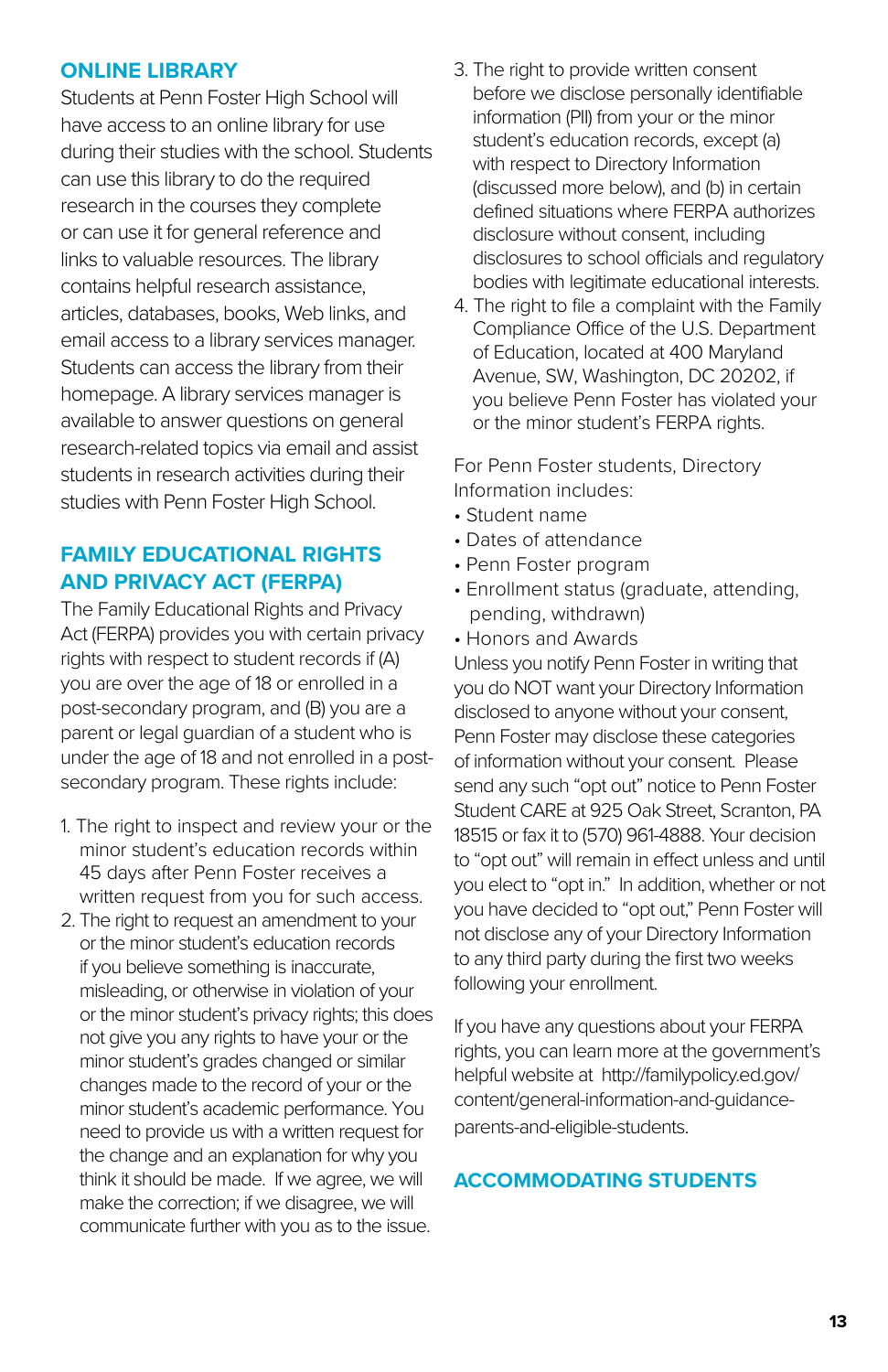

BE A STUDENT **ACHIEVEMENT CHAMPION**.

PROVIDE SERVICE WITH **UNDERSTANDING, RESPECT** + **EMPATHY**.

BE **RESPONSIBLE** + ACT WITH **INTEGRITY**.

**COLLABORATE** TO CREATE BETTER OUTCOMES.

**SURPRISE** + **DELIGHT**.

TAKE CARE OF THE **EARTH** + **COMMUNITY**.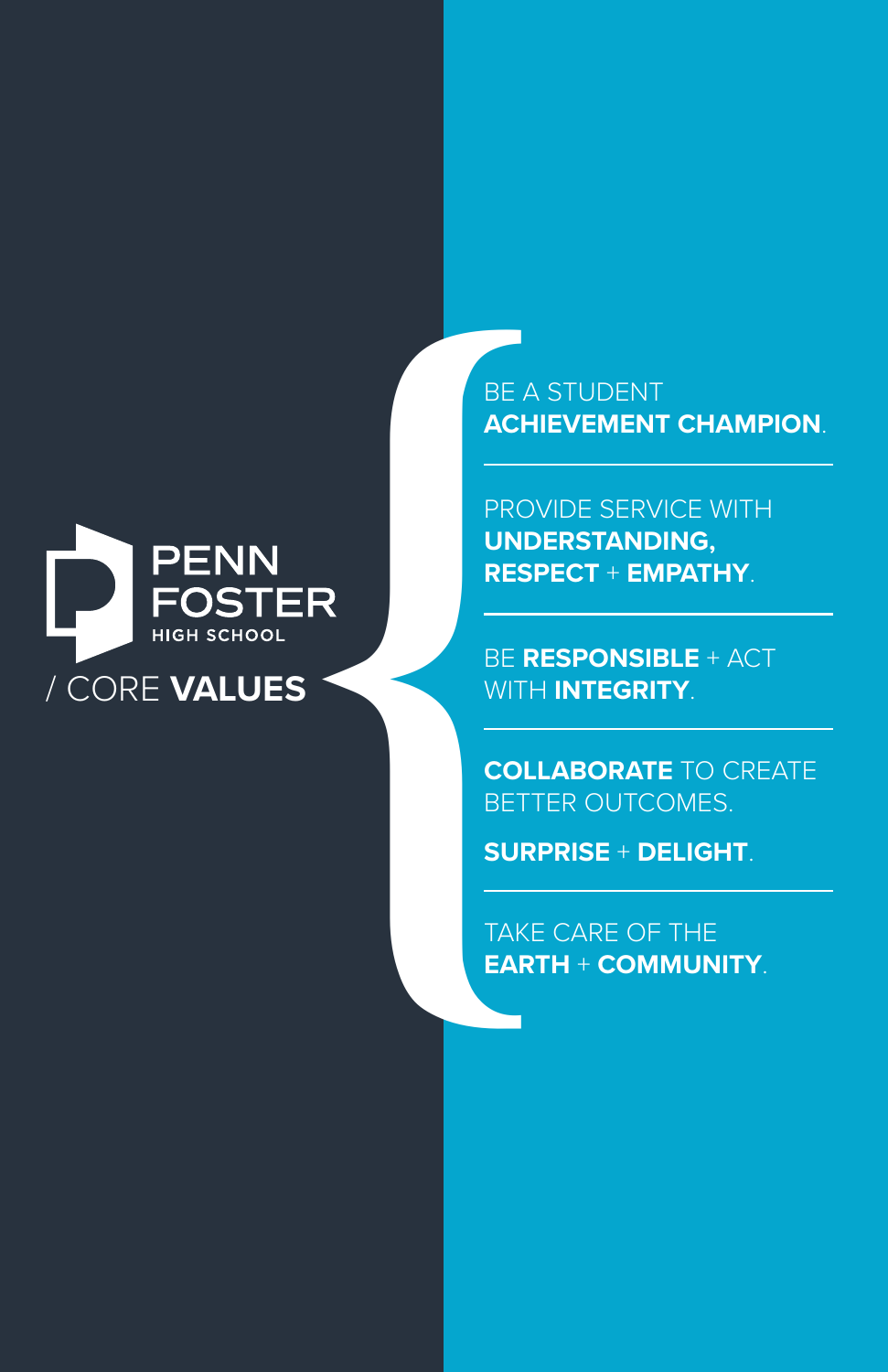### **WITH DISABILITIES**

Penn Foster High School believes in opportunity for everyone. Therefore, the school strives to meet the needs of all students by providing instructional support and student services which will enable them to reach their maximum potential. The school does not discriminate on the basis of race, color, gender, religion, national origin, age, or physical disability.

Penn Foster High School complies with Section 504 of the Rehabilitation Act of 1973 and the implementing regulations 34 CFR part 104 (barring discrimination on the basis of disability), and the Americans with Disabilities Act (ADA) of 1990 and the implementing regulations in 29 CFR part 1630 (1991). The school will offer a reasonable accommodation for any qualified student with documented disabilities provided the accommodation does not pose an undue hardship on the school or does not force the school to fundamentally alter the educational course, compromise its academic standards, or place the disabled individual in a better than equal position with nondisabled students. Students must complete the ADA form which is available on the student portal and submit it along with documented evidence of disability to ADArequest@ pennfoster.edu to be eligible for any accommodations. All completed requests for accommodations will be reviewed by the ADA Review Committee within five (5) business days. Students will receive written communication outlining the decision of the committee.

## **CAREER ASSISTANCE**

Penn Foster offers many resources to current students and alumni to help with career planning and job search efforts. Career Cruising, a self-service employment tool is available to students and alumni and provides various resources on employability, including school/job exploration, employment recommendations, career portfolio development, resume-building, nationwide job search engine, tips and advice on improving job search success, and interview tips. Students and alumni can access Career Cruising through the student portal. Penn Foster's Career Coaches work with students and alumni to assist with career exploration, resume review and revision, social media presence, and mock interviews. The Learning Resource Center, which is located in the library, includes guides for career planning, instructions for writing a winning resume, tips and advice to succeed at a job interview and how to follow-up after the interview, and information on negotiating and understanding compensation levels and offers. Job placement is not guaranteed to graduates, upon program completion.

### **SCHOOL CALENDAR**

Penn Foster High School operates 12 months of the year. The Student Service Center and the instructors are available Monday through Friday from 9:00 a.m. to 6:00 p.m. E.T. The school is closed for 8 holidays during the year. The holidays usually include New Year's Day, Memorial Day, Independence Day, Labor Day, Thanksgiving Day, the day after Thanksgiving, Christmas Eve, and Christmas Day. Also, Penn Foster holds select in-service hours throughout the year for meetings and professional development.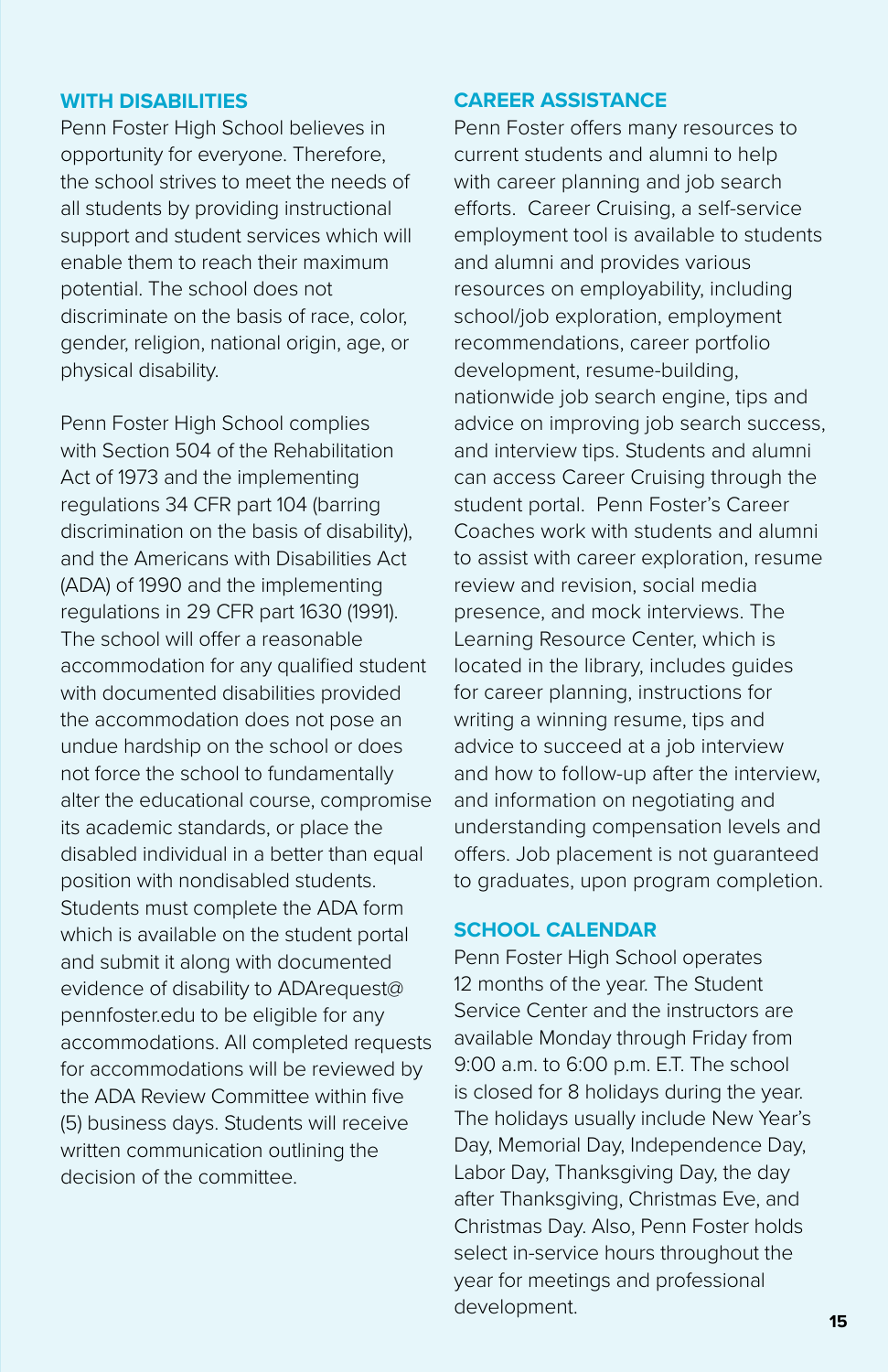## **ANSWERS TO QUESTIONS YOU MAY HAVE**

#### **Q. Where can I find my student number?**

**A.** The number is on your Student ID card (see page 4 for information on your ID card). Your student number will also be on the shipping labels of your future lesson shipments.

#### **Q. How often do I get access to new course material online?**

**A.** Additional lessons become available as soon as you complete certain exams. That's why it's important to submit your exams for grading as soon as possible.

#### **Q. How do I submit exams?**

**A.** You'll submit your exams online using the Penn Foster exam system. Log on to your student portal. Click **Take Exam** within the lesson you're ready to complete. (See page 16 for more information.)

#### **Q. Do I need to complete all lessons on my record?**

**A.** Yes, including all retakes for any written exam.

#### **Q. What if I change my address?**

**A.** The easiest way to change your address is to log on to your student portal at **www.pennfosterhighSchool.com**, make the necessary changes, and save.

#### **Q. How do I make payments?**

A. If mailing in your payment, please submit payment along with the appropriate coupon from your payment book to:

#### **Penn Foster High School 925 Oak Street Scranton, PA 18515-0001**

Please be sure to include your student number on all payment materials. Allow one week for your account to be updated.

#### **Q. Are all students required to submit transcripts?**

**A.** No. You should submit a transcript only if you are seeking credit for high school coursework already completed.

#### **Q. What is Penn Foster's Policy on Foreign Transcripts?**

A transcript submitted from a country, whose main language is not English, must be translated to English and properly notarized that the translation is official.

#### **Q. When should I send in my transcript?**

**A.** If you did not mail your transcript with your Enrollment Form, you should contact your former high school and request an official transcript be sent to Penn Foster High School immediately. All transcripts are reviewed and evaluated and you will be notified by mail if you have been awarded transfer credits. Please allow up to four weeks from the time you mailed your transcript to receive your Transfer Credit Evaluation. If you have not received an evaluation in that time, please contact Penn Foster High School.

#### **Q. Will I receive credit for all of the high school course work on my former transcript?**

**A.** Not necessarily. Transfer credits may be awarded for comparable high school courses in which a full credit was earned. Since high school programs vary, including grading scales, the final determination of transfer credits will be determined by an official Penn Foster transcript evaluation. The maximum number of transfer credits allowed is 16. We reserve the right to modify financial and academic credit deductions if official transcripts do not reflect successful completion of comparable courses.

#### **Q. As I progress through my studies, how do I know how many credits I have?**

**A.** With the exception of the Orientation, which is worth .5 credit, for every subject that you successfully complete with an overall lesson average of 70% (65% effective May 1, 2012), or above, you earn one credit.

#### **Q. What happens if I don't pass a subject?**

**A.** Once you complete all of your scheduled assignments, including your electives, your record will be reviewed by our staff. If you have not passed certain subjects, you will receive notification of new subjects or alternate exams you can take to make up the credits. There is a fee for makeup subjects and alternate examinations. The amount depends on the number of subjects you need to make up. Your notification letter will include the amount of the fee.

#### **Q. Are any Penn Foster courses mandatory for all students?**

**A.** High School course requirement as of March 1, 2014. Today's world requires every citizen in every industry to communicate effectively.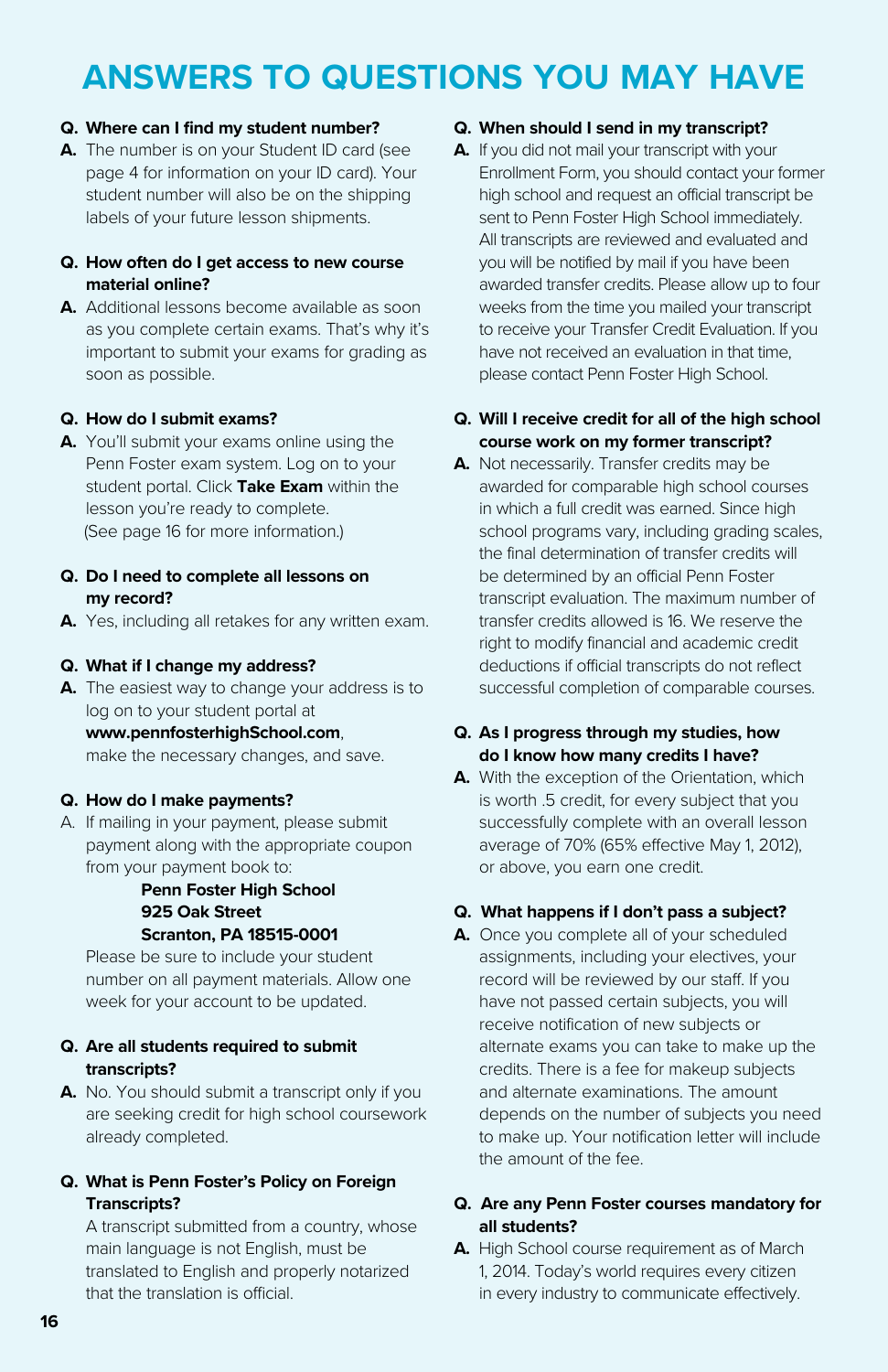Penn Foster High School's goal is to ensure that our students receive an education that provides the tools to do just that. In order to accomplish this goal, all high school students are required to complete our **English Language Arts 4** course. This course requires completion of assignments and assessments designed to assess a student's **A.** Many of our graduates have been quite preparedness to succeed in career and college. In addition to identifying valuable communication tools, students are also required to demonstrate their writing skills through completion of a graded writing assignment.

#### **Q. Can a student's enrollment be academically canceled by the school?**

**A.** Yes, if a student earns a significant number of failing grades, the student record is subject to an evaluation by the Academic Review Board. Since failing grades are an indication that the program is not serving as a productive learning experience, the Board may rule in favor of termination of the enrollment. Students are notified by letter when an enrollment is canceled by the Academic Review Board. Standard cancellation terms apply. A student's enrollment can also be canceled for serious violations of academic integrity, such as, cheating or plagiarism.

#### **Q. What is your cancellation policy?**

**A.** The cancellation policy is provided in detail on page 7 and on the Enrollment Agreement you signed. A copy of your Enrollment Agreement will be returned to you after your application is approved.

#### **Q. How long will it take me to complete my program and receive my High School Diploma?**

**A.** You are free to proceed through the program at your own pace. You have up to three years to complete your lessons. (If it seems you will need to take longer than three years to complete your program, you may contact Penn Foster High School and request an extension. Your request will be given careful consideration.) Your Diploma will be mailed to you as soon as you have successfully completed all of your subjects, and your account is paid in full. You will also receive a copy of your official transcript.

#### **Q. Will my diploma qualify me for entrance into the armed services?**

**A.** Military enlistment hinges on a variety of factors, and recruiting requirements vary

from region to region and from day to day. Therefore, inquire at your local recruiting station if you plan to enter the service.

#### **Q. Will all colleges and employers accept my diploma?**

successful in going on to institutions of higher learning or receiving job promotions as a result of earning their diplomas. However, if you plan to attend college or seek a particular job, you should find out the entrance requirements. Some colleges and employers require a diploma earned through a resident program.

#### **Q. Are there any additional fees?**

**A.** The following fees are charged, if applicable:

**- Change of Elective \$10.00 (materials not shipped) \$40.00 (materials shipped)** 

- **Alternate Exam for Failed Subject \$25.00**
- **Replacement Subject for Failed Subject \$50.00**
- **Additional Six-Month Extension \$95.00**

#### **Q. Do I have to take ACT and SAT examinations?**

**A.** Only if you plan on going to college. These exams are NOT given through Penn Foster. Students can go to www.collegeboard. com. Also, be sure to check with the college you plan on attending to see if any special admission tests are required.

#### **Q. What is the school code?**

**A.** The Penn Foster High School Program code number is 394413. You may need this number to complete forms for the ACT or SAT college entrance examinations.

#### **Q. Is the school accredited?**

**A.** Yes. Penn Foster High School is accredited for grades 9 through adult by the Commission on Secondary Schools of the Middle States Association of Colleges and Schools located at 3624 Market Street, Philadelphia, PA 19104. Penn Foster High School is also accredited by Cognia.

#### **Expectation**

All Penn Foster High School students are expected to conduct themselves with the highest academic and ethical standards. Failure to do so will result in disciplinary action.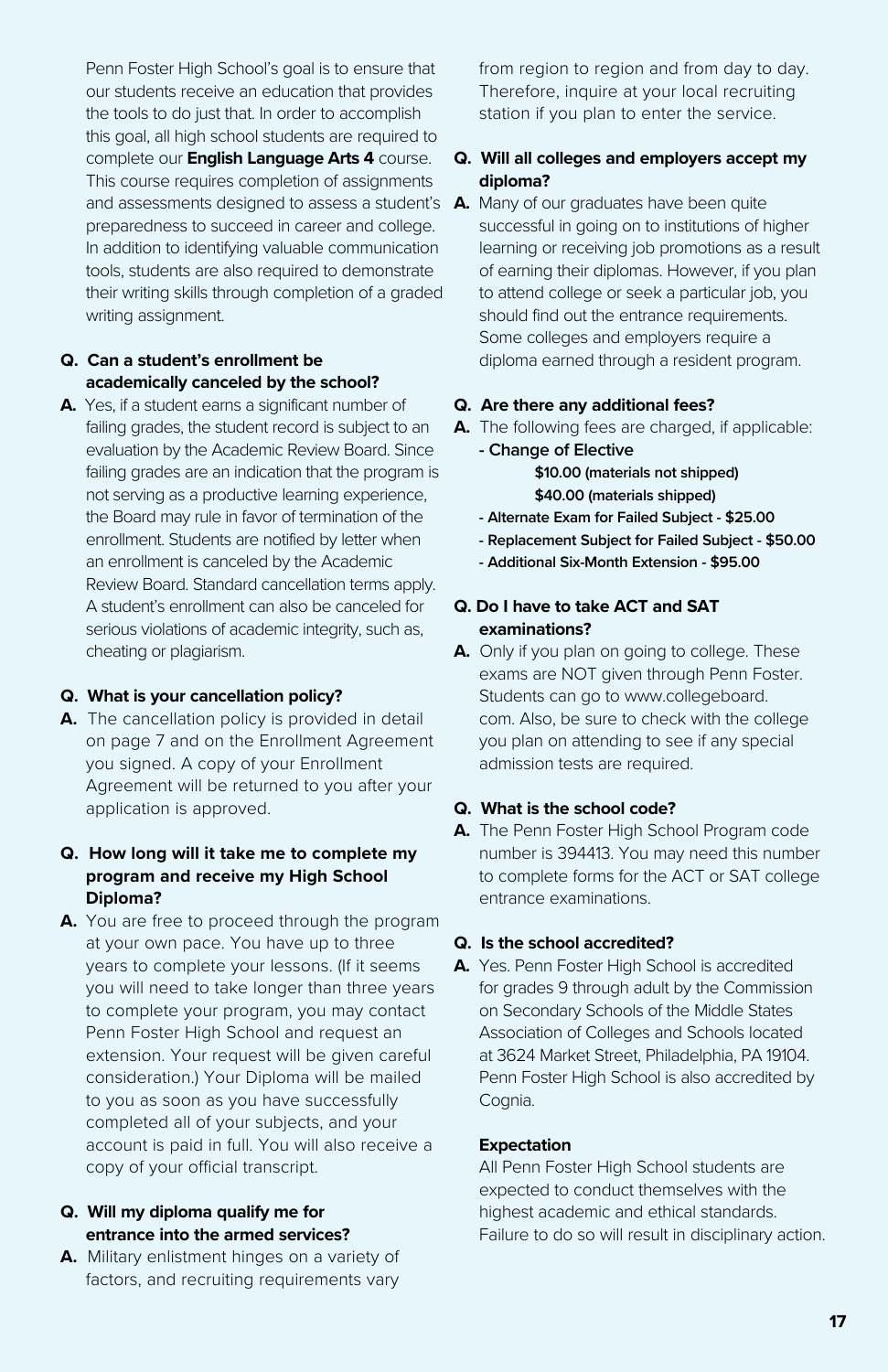## STUDY TIPS AND TAKING YOUR EXAMS

When you complete a lesson, you must also complete and submit an exam using the Penn Foster online exam system. Most exams consist of multiple-choice questions. Lessons also feature helpful self-checks, such as flash cards and self-tests you can use to determine how well you understand the new concepts you have learned. Future lessons become available online when you submit exams, so avoid delays in your studies by submitting exams promptly.

## **USING YOUR PROGRESS-TRACKING AND GOAL-SETTING TOOLS**

The embedded progress-tracking and goal-setting tools help you stay organized and on track with your studies. Use it to create a customized exam schedule so you can finish your program when you want to, track your progress, and set alerts for when you would like to take your next exam. Use this tool to set a study plan that works with your schedule and stick to it to reach your graduation goal!

| Sara                         | $\mathrel{\mathfrak{L}}$ |
|------------------------------|--------------------------|
| Enter your Password<br>LOGIN | e                        |
| v Rememberma Forgotypurg     |                          |
|                              |                          |

| <b>DASHBOARD</b>                                                |  |  |  |  |
|-----------------------------------------------------------------|--|--|--|--|
| Welcome, Sarah Kinney<br>Student # 2183947                      |  |  |  |  |
| Program Name<br><b>Home Inspector</b>                           |  |  |  |  |
| Start Date Anticipated Completion Date<br>01/09/2014 10/07/2015 |  |  |  |  |
| Current Plan<br><b>Extended Plan</b>                            |  |  |  |  |
| Overall Progress<br>6/7 Modules                                 |  |  |  |  |
| Select a plan to change your current pl                         |  |  |  |  |
| Ρ<br>Excellenant                                                |  |  |  |  |
|                                                                 |  |  |  |  |

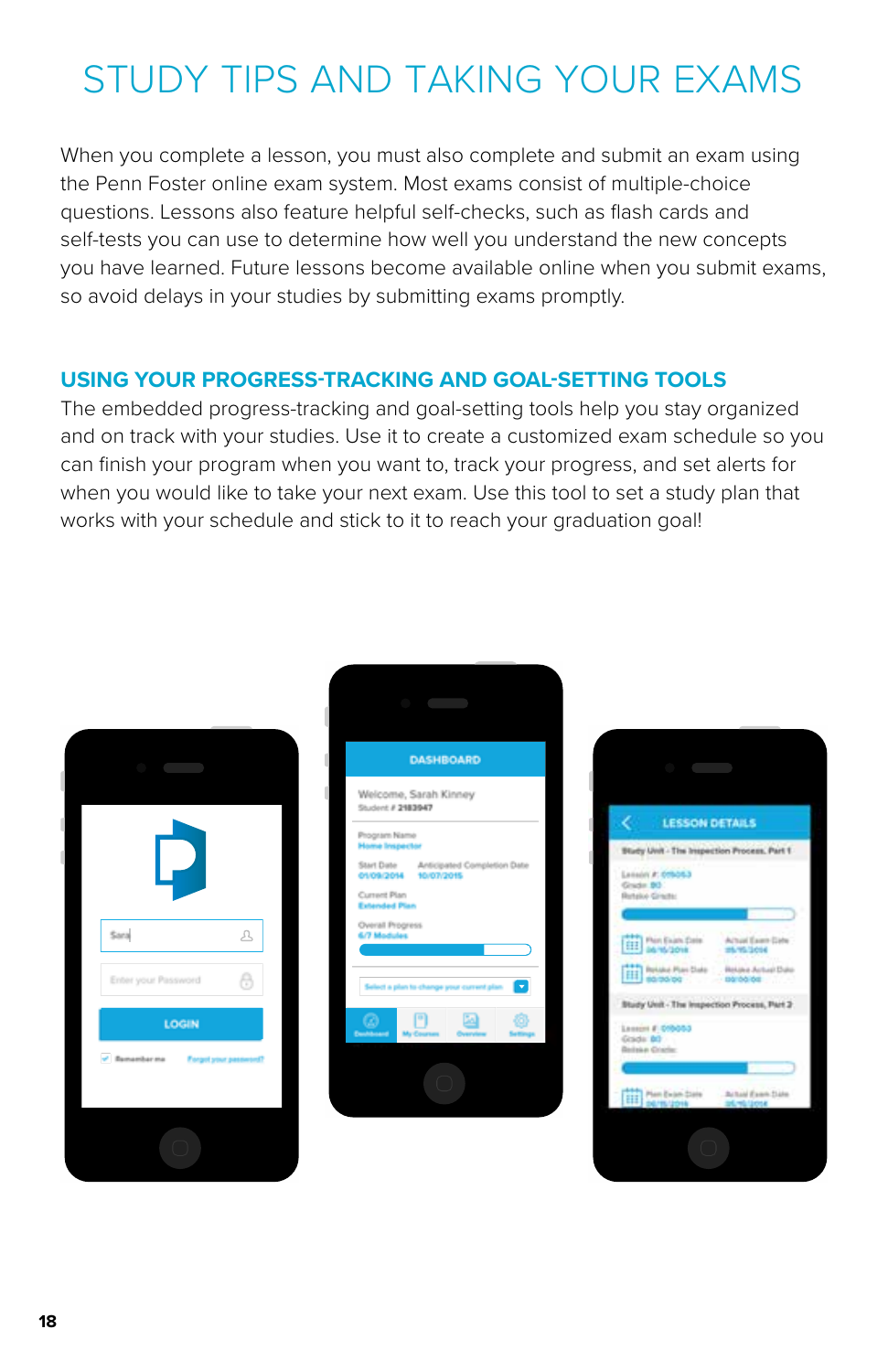## **SUGGESTIONS FOR MORE EFFECTIVE STUDYING**

Set up a special place in your home to do your studying and keep all your materials there, within easy reach.

Schedule your study time. Make sure it doesn't conflict with other important activities.

Frequent, brief study sessions are more effective than long, "cramming" marathons.

Make sure to do all the self-test exercises in your lessons.

## **TIPS ON COMPLETING YOUR EXAMS**

When it comes time to take your exam, make sure you follow the directions carefully. If you don't understand what you are supposed to do, don't hesitate to call Penn Foster High School and ask for help.

## **SUBMITTING YOUR EXAMS**

You must submit all exams online using the Penn Foster exam system that you access from your Student Portal.

To access an exam, click on **Take Exam** section within the appropriate lesson title. If the exam involves an essay or a writing assignment, you'll be asked to attach a file of the assignment to submit it to the school.

Read each question carefully before you choose your answer. If you're unsure of an answer, you can mark the question for review by clicking a button at the bottom of the question. Before you submit the exam, you'll be able to see a summary of all of your answers and make changes if you so desire.

## **EXAM RESULTS**

You must go to **www.PennFosterHighSchool.com** to get your evaluation. The evaluations will tell students which answers (if any) were incorrect. If you have a question or problem with your exam evaluation, contact the school immediately.

| Exams Taken<br>between May 21, 2013<br>and December 14,<br>2016  | Students may retake the exam whether their score was<br>passing or failing on the first attempt. The retake must be<br>submitted within 30 days of the initial submission, or the<br>first attempt will become the final grade. Students earn the<br>higher of the two grades.                                                                                                                                                              |  |  |  |
|------------------------------------------------------------------|---------------------------------------------------------------------------------------------------------------------------------------------------------------------------------------------------------------------------------------------------------------------------------------------------------------------------------------------------------------------------------------------------------------------------------------------|--|--|--|
| Exams taken between<br>December 15, 2016<br>and October 18, 2017 | Students earning a passing score on the first attempt are not<br>eligible for a retake. If the first attempt score is failing (below<br>65%), students have the option to retake the exam. The<br>highest score a student can earn on a retake exam is 65%. If<br>a student scores below 65% on the retake exam, the student<br>will earn the higher of the two scores.                                                                     |  |  |  |
| Exams taken starting<br>October 19, 2017                         | Students are given two chances to pass each exam. An<br>exam may be retaken as soon as the first attempt has been<br>graded; there is no waiting period. Regardless of whether<br>the first attempt resulted in a passing or failing grade,<br>students are given one opportunity to retake the exam and<br>earn the higher of the two scores. This policy is effective for<br>all open exams on a student's record as of October 19, 2017. |  |  |  |

**Multiple choice Exam Retake Policies**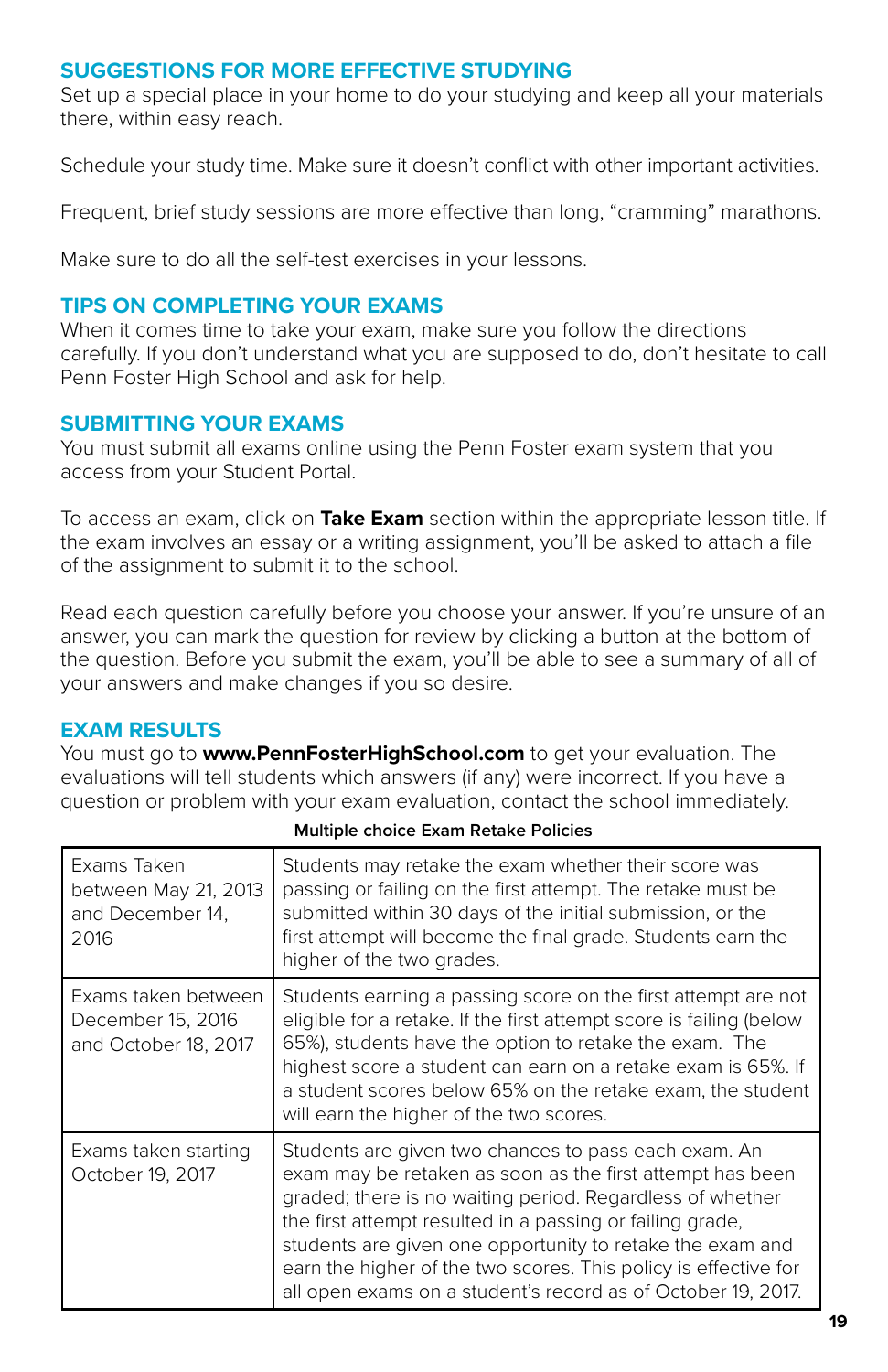Students are presented with a new exam for the retake and must submit the ENTIRE retake online. The retake must be submitted within 30 days of the initial submission, or the first attempt will become the final grade.

For all other exams (subjective, non-multiple choice exams), retakes are required for a failed first attempt, and not offered if the exam was passed. The highest score a student can earn on a retake exam is 65%. The retake grade becomes the final grade.

Previous exam policies will cease as of October 19, 2017, and the above policies will apply to all open exams on a student's record on and after this date.

## **EXPECTATION**

All Penn Foster students are expected to conduct themselves with the highest academic and ethical standards. Failure to do so will result in disciplinary action. Students who do not achieve passing grades may be subject to academic probation or dismissal.

## **THE PENN FOSTER HIGH SCHOOL GRADING SYSTEM:**

Exams and projects will be graded on the following scale:

| <b>Lesson Grade</b><br>(Percentage) | Letter<br><b>Equivalent</b> | Rating           | <b>Lesson Grade</b><br>(Percentage) | Letter<br><b>Equivalent</b> | Rating           |
|-------------------------------------|-----------------------------|------------------|-------------------------------------|-----------------------------|------------------|
| 92-100                              | $\overline{\mathsf{A}}$     | <b>Excellent</b> | 90-100                              | A                           | <b>Excellent</b> |
| 81-91                               | в                           | Good             | 80-89                               | в                           | Good             |
| 75-80                               | C                           | Average          | 70-79                               | C                           | <b>Average</b>   |
| 70-74                               | D                           | <b>Passing</b>   | 65-69                               | D                           | <b>Passing</b>   |
|                                     |                             |                  | Below 65                            | F                           | <b>Failing</b>   |
|                                     |                             |                  |                                     |                             |                  |

#### **(Effective to April 30, 2012)**

An overall course grade of 70%, or above, in each subject is required to graduate and earn your diploma.

#### **(Effective May 1, 2012)**

An overall course grade of 65%, or above, in each subject is required to graduate and earn your diploma.

**Effective to April 30, 2012)**<br>An overall course grade of 70%, or above<br>in each subject is required to graduate<br>and earn your diploma.<br> **"An investme**<br>
in knowledg<br>
pays the bes "An investment in knowledge pays the best interest."

**- Benjamin Franklin**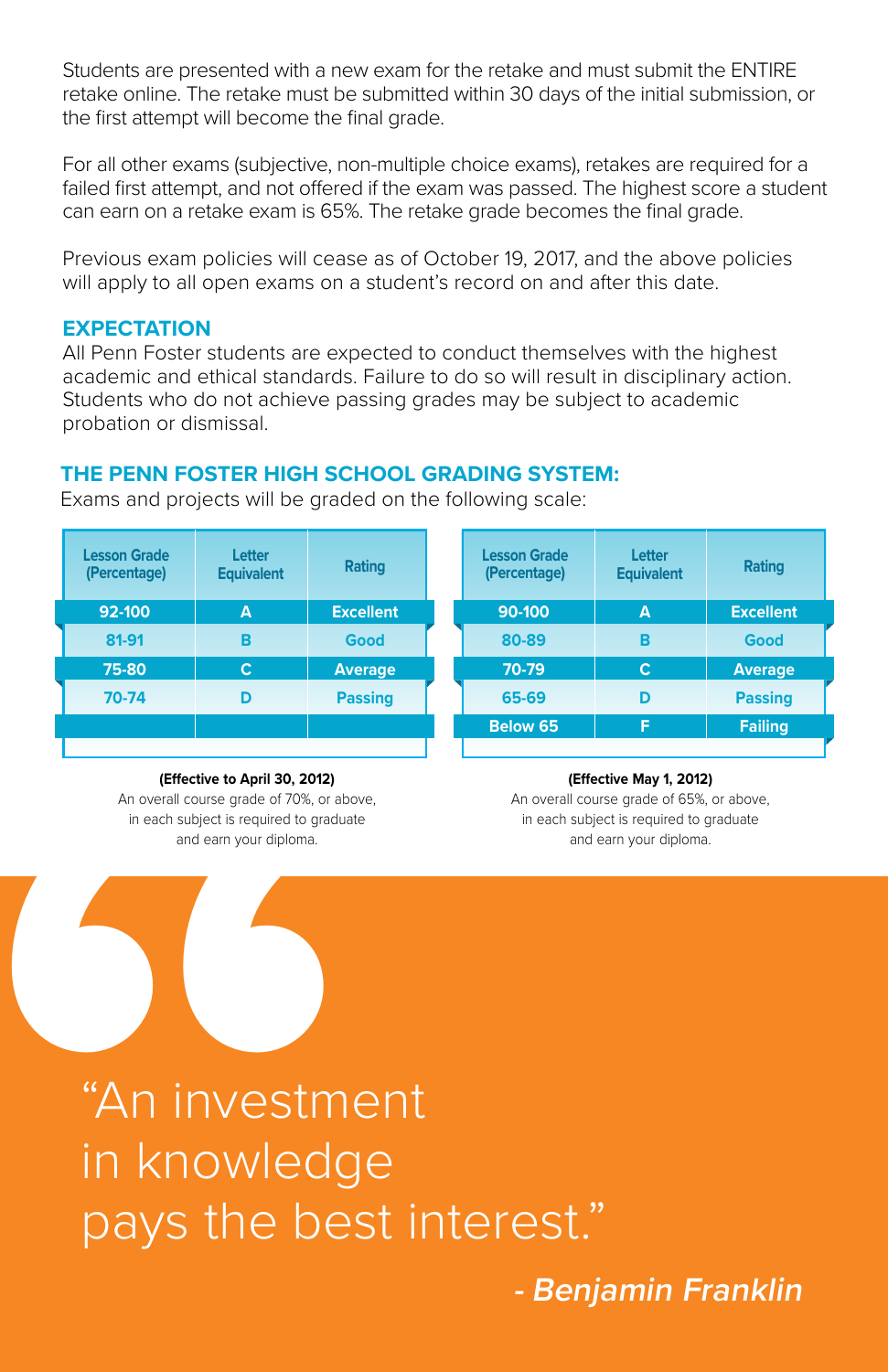## GRADUATION

When you have successfully completed your program and your account is paid in full, you will achieve your goal — a High School Diploma. To be awarded your Diploma, you must have:

- Passed all subject requirements.
- Achieved an overall course grade of 70% (65% effective May 1, 2012), or above, in each subject.
- Met all your financial obligations.\* \* All payments must be clear before diploma will be issued

## **TRANSCRIPTS**

Along with your High School Diploma, you will receive one free copy of your official transcript. If you desire additional copies, they are available at a cost of \$13.00 for an electronic copy or \$15.00 for a paper copy. Utilize the transcript ordering service on your student portal or the Contact Us Page to submit your request. If you want the transcript sent to someone else (i.e., an employer or school), please have the address handy when you call. (You must be current in your payments to receive this service.) If you request your official transcript prior to graduation, it will only be released if certain financial criteria is met.

## **CERTIFICATE OF PRELIMINARY EDUCATION**

In accordance with 22 Pa. Code §4.73, graduates of the program 18 years of age and older may apply to the Pennsylvania Department of Education for a Certificate of Preliminary Education. The Certificate of Preliminary Education is a document produced by the Department of Education stating that the individual has satisfactorily completed an approved course of correspondence study at the high school level. There is a fee of \$15.00 for the certificate. An application for the Certificate of Preliminary Education is available from Penn Foster High School. Letters of Recommendation Penn Foster High School will be proud to send a letter of recommendation on your behalf to other schools or potential employers. Contact our Student CARE Department for more information. (You must be a graduate of your program.)

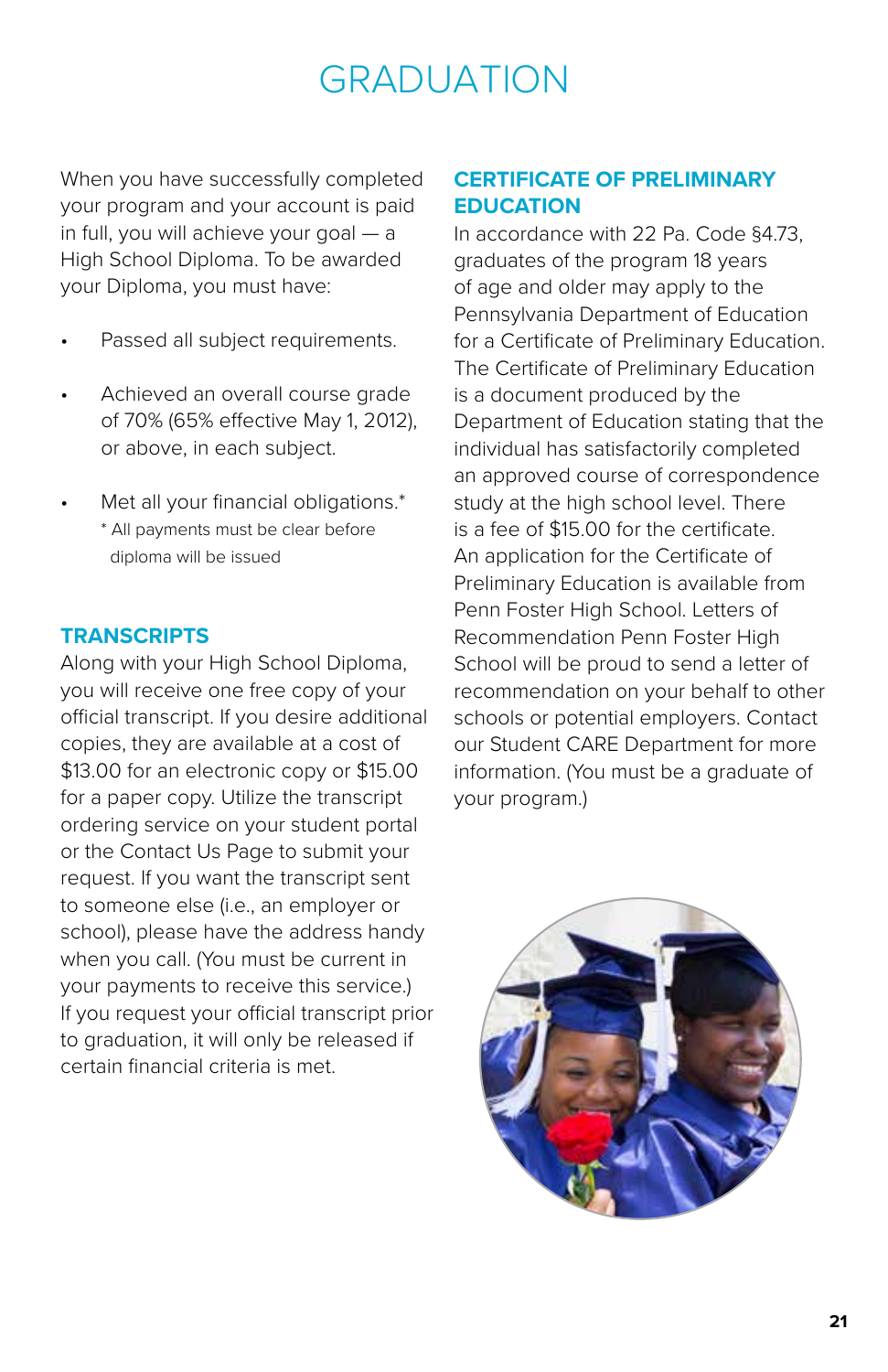## CURRICULUM REQUIREMENTS

The Penn Foster High School Program requires completion of 21.5 units of credit for graduation. Each credit is equivalent to approximately 120 hours of course work. The credit requirements include 16.5 core subjects and 5 elective credits. The 16.5 core subjects are in specified disciplines:

## **English (4 credits)**

Basic English Practical English Written Communication **Literature** 

### **Math (3 credits)**

General Math I Consumer Math General Math II

### **Science (3 credits)**

Earth Science **Biology** Physical Science

## **Social Studies (3 credits)**

American History **Civics** World History

## **Arts and Humanities (2.5 credits)**

**Orientation** Human Relations Reading Skills

## **Health & Physical Education (1 credit)**

Fitness & Nutrition

Students may select *CareerKey®* vocational electives, academic/college prep, or general electives.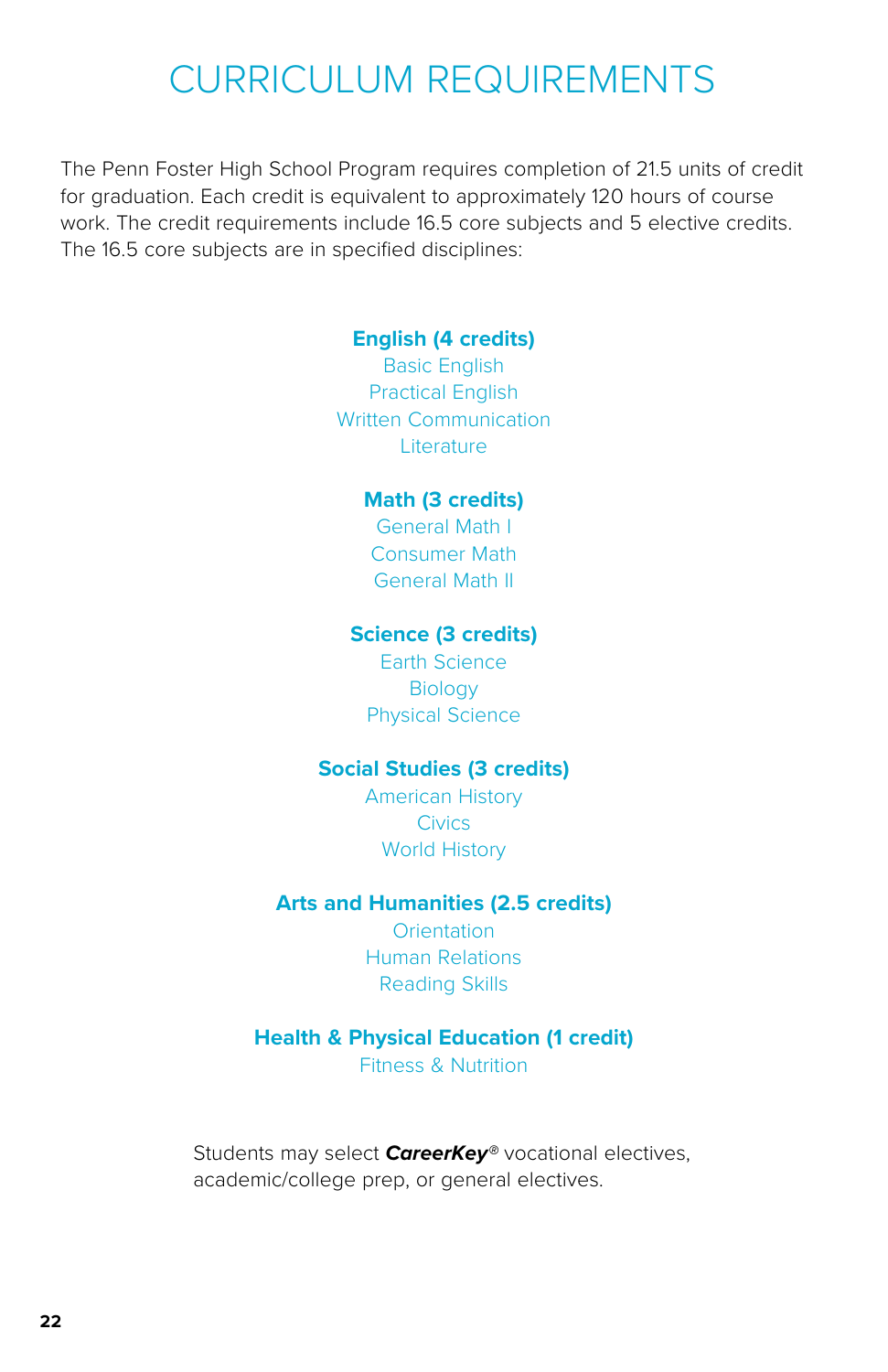## **PROGRAM GOALS & PROGRAM OUTCOMES**

## **HIGH SCHOOL**

## **Program Goal**

Students will be able to demonstrate they possess the necessary knowledge and skills to enter the workforce or to continue their education at a college.

## **Program Outcomes**

Upon completion of the program, students will be able to:

- Demonstrate 21st century skills such as the ability to use technology to complete learning tasks and to communicate effectively
- Use critical thinking and reasoning skills to complete learning tasks in English Language Art courses
- Use declarative knowledge and demonstrate understanding to complete learning tasks in English Language Art courses
- Use critical thinking and reasoning skills to complete learning tasks in science courses
- Use declarative knowledge and demonstrate understanding to complete learning tasks in science courses
- Use critical thinking and reasoning skills to complete learning tasks in math courses
- Use declarative knowledge and demonstrate understanding to complete learning tasks in math courses
- Use critical thinking and reasoning skills to complete learning tasks in social studies courses
- Use declarative knowledge and demonstrate understanding to complete learning tasks in social studies courses
- Apply fundamental mathematical skills to solve real world problems
- Utilize writing skills to complete writing assessments
- Demonstrate the ability to complete entry level lessons from Penn Foster career modules, academic level electives, or general level electives

## **HIGH SCHOOL WITH CONCENTRATION IN AUTOMOTIVE REPAIR TECHNICIAN**

## **Program Goal**

Students will be able to demonstrate they possess the necessary knowledge and skills to enter the workforce or to continue their education at a college.

## **Program Outcomes**

- Demonstrate 21st century skills such as the ability to use technology to complete learning tasks and to communicate effectively
- Use critical thinking and reasoning skills to complete learning tasks in English Language Art courses
- Use declarative knowledge and demonstrate understanding to complete learning tasks in English Language Art courses
- Use critical thinking and reasoning skills to complete learning tasks in science courses
- Use declarative knowledge and demonstrate understanding to complete learning tasks in science courses
- Use critical thinking and reasoning skills to complete learning tasks in math courses
- Use declarative knowledge and demonstrate understanding to complete learning tasks in math courses
- Use critical thinking and reasoning skills to complete learning tasks in social studies courses
- Use declarative knowledge and demonstrate understanding to complete learning tasks in social studies courses
- Apply fundamental mathematical skills to solve real world problems
- Utilize writing skills to complete graded writing assessments
- Demonstrate an ability to complete introductory level automotive repair technician courses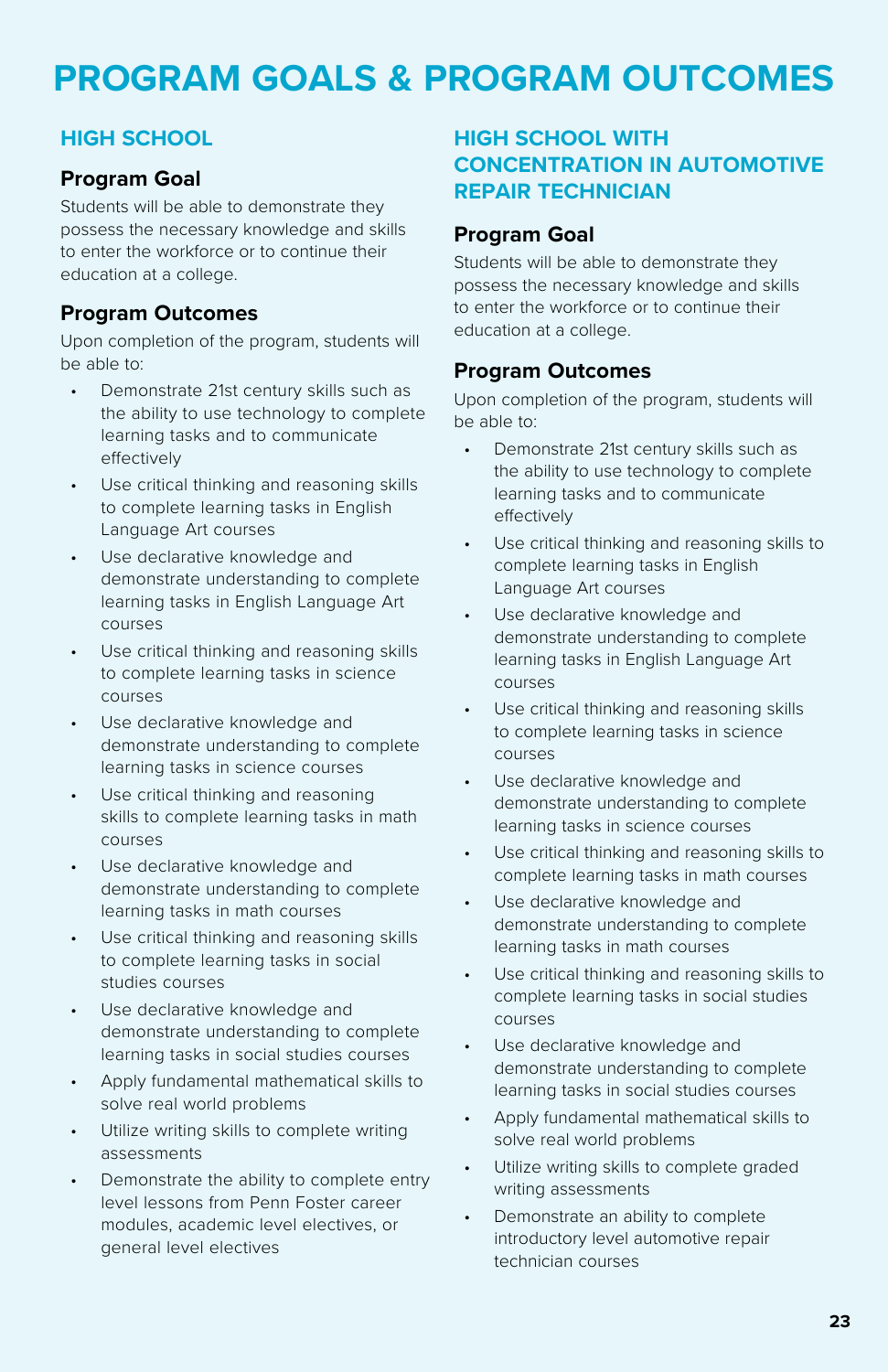## **HIGH SCHOOL WITH CONCENTRATION IN BUILDING TECHNOLOGY—CARPENTRY**

## **Program Goal**

Students will be able to demonstrate they possess the necessary knowledge and skills to enter the workforce or to continue their education at a college.

## **Program Outcomes**

Upon completion of the program, students will be able to:

- Demonstrate 21st century skills such as the ability to use technology to complete learning tasks and to communicate effectively
- Use critical thinking and reasoning skills to complete learning tasks in English Language Art courses
- Use declarative knowledge and demonstrate understanding to complete learning tasks in English Language Art courses
- Use critical thinking and reasoning skills to complete learning tasks in science courses
- Use declarative knowledge and demonstrate understanding to complete learning tasks in science courses
- Use critical thinking and reasoning skills to complete learning tasks in math courses
- Use declarative knowledge and demonstrate understanding to complete learning tasks in math courses
- Use critical thinking and reasoning skills to complete learning tasks in social studies courses
- Use declarative knowledge and demonstrate understanding to complete learning tasks in Social studies courses
- Apply fundamental mathematical skills to solve real world problems
- Utilize writing skills to complete graded writing assessments
- Demonstrate an ability to complete introductory level carpentry courses

## **HIGH SCHOOL WITH CONCENTRATION IN BUILDING TECHNOLOGY—ELECTRICAL**

## **Program Goal**

Students will be able to demonstrate they possess the necessary knowledge and skills to enter the workforce or to continue their education at a college.

### **Program Outcomes**

- Demonstrate 21st century skills such as the ability to use technology to complete learning tasks and to communicate effectively
- Use critical thinking and reasoning skills to complete learning tasks in English Language Art courses
- Use declarative knowledge and demonstrate understanding to complete learning tasks in English Language Art courses
- Use critical thinking and reasoning skills to complete learning tasks in science courses
- Use declarative knowledge and demonstrate understanding to complete learning tasks in science courses
- Use critical thinking and reasoning skills to complete learning tasks in math courses
- Use declarative knowledge and demonstrate understanding to complete learning tasks in math courses
- Use critical thinking and reasoning skills to complete learning tasks in social studies courses
- Use declarative knowledge and demonstrate understanding to complete learning tasks in social studies courses
- Apply fundamental mathematical skills to solve real world problems
- Utilize writing skills to complete graded writing assessments
- Demonstrate an ability to complete introductory level electrician courses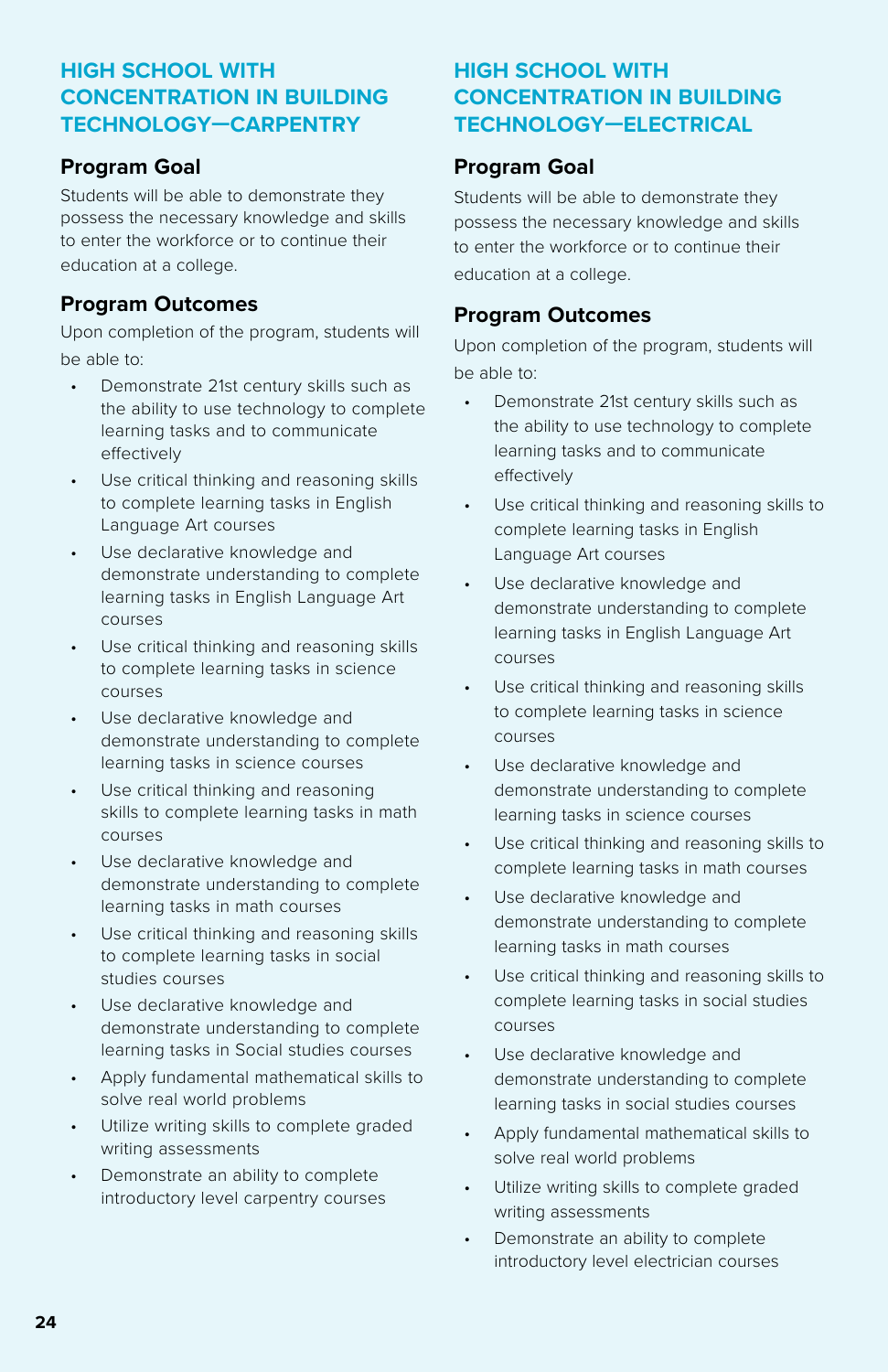## **HIGH SCHOOL WITH CONCENTRATION IN BUILDING TECHNOLOGY—PLUMBING**

## **Program Goal**

Students will be able to demonstrate they possess the necessary knowledge and skills to enter the workforce or to continue their education at a college.

## **Program Outcomes**

Upon completion of the program, students will be able to:

- Demonstrate 21st century skills such as the ability to use technology to complete learning tasks and to communicate effectively
- Use critical thinking and reasoning skills to complete learning tasks in English Language Art courses
- Use declarative knowledge and demonstrate understanding to complete learning tasks in English Language Art courses
- Use critical thinking and reasoning skills to complete learning tasks in science courses
- Use declarative knowledge and demonstrate understanding to complete learning tasks in science courses
- Use critical thinking and reasoning skills to complete learning tasks in math courses
- Use declarative knowledge and demonstrate understanding to complete learning tasks in math courses
- Use critical thinking and reasoning skills to complete learning tasks in social studies courses
- Use declarative knowledge and demonstrate understanding to complete learning tasks in social studies courses
- Apply fundamental mathematical skills to solve real world problems
- Utilize writing skills to complete graded writing assessments
- Demonstrate an ability to complete introductory level plumbing courses

## **HIGH SCHOOL WITH CONCENTRATION IN CHILD CARE PROFESSIONAL**

## **Program Goal**

Students will be able to demonstrate they possess the necessary knowledge and skills to enter the workforce or to continue their education at a college.

## **Program Outcomes**

- Demonstrate 21st century skills such as the ability to use technology to complete learning tasks and to communicate effectively
- Use critical thinking and reasoning skills to complete learning tasks in English Language Art courses
- Use declarative knowledge and demonstrate understanding to complete learning tasks in English Language Art courses
- Use critical thinking and reasoning skills to complete learning tasks in science courses
- Use declarative knowledge and demonstrate understanding to complete learning tasks in science courses
- Use critical thinking and reasoning skills to complete learning tasks in math courses
- Use declarative knowledge and demonstrate understanding to complete learning tasks in math courses
- Use critical thinking and reasoning skills to complete learning tasks in social studies courses
- Use declarative knowledge and demonstrate understanding to complete learning tasks in social studies courses
- Apply fundamental mathematical skills to solve real world problems
- Utilize writing skills to complete graded writing assessments
- Demonstrate an ability to complete introductory level child care professional courses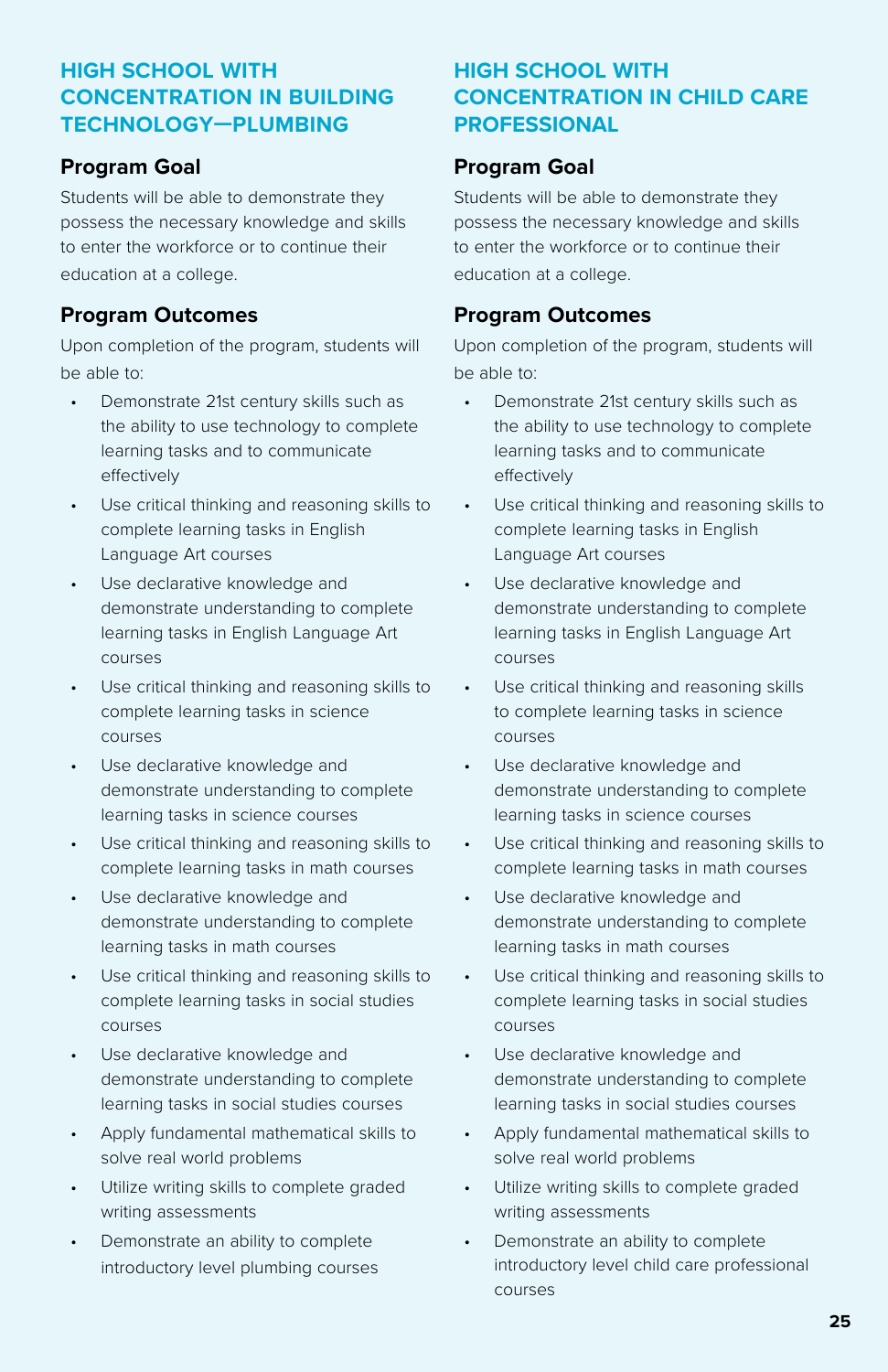## **HIGH SCHOOL WITH CONCENTRATION IN CULINARY ARTS**

## **Program Goal**

Students will be able to demonstrate they possess the necessary knowledge and skills to enter the workforce or to continue their education at a college.

## **Program Outcomes**

Upon completion of the program, students will be able to:

- Demonstrate 21st century skills such as the ability to use technology to complete learning tasks and to communicate effectively
- Use critical thinking and reasoning skills to complete learning tasks in English Language Art courses
- Use declarative knowledge and demonstrate understanding to complete learning tasks in English Language Art courses
- Use critical thinking and reasoning skills to complete learning tasks in science courses
- Use declarative knowledge and demonstrate understanding to complete learning tasks in science courses
- Use critical thinking and reasoning skills to complete learning tasks in math courses
- Use declarative knowledge and demonstrate understanding to complete learning tasks in math courses
- Use critical thinking and reasoning skills to complete learning tasks in social studies courses
- Use declarative knowledge and demonstrate understanding to complete learning tasks in social studies courses
- Apply fundamental mathematical skills to solve real world problems
- Utilize writing skills to complete graded writing assessments
- Demonstrate an ability to complete introductory level culinary arts courses

## **HIGH SCHOOL WITH CONCENTRATION IN HEALTH CARE**

## **Program Goal**

Students will be able to demonstrate they possess the necessary knowledge and skills to enter the workforce or to continue their education at a college.

## **Program Outcomes**

- Demonstrate 21st century skills such as the ability to use technology to complete learning tasks and to communicate effectively
- Use critical thinking and reasoning skills to complete learning tasks in English Language Art courses
- Use declarative knowledge and demonstrate understanding to complete learning tasks in English Language Art courses
- Use critical thinking and reasoning skills to complete learning tasks in science courses
- Use declarative knowledge and demonstrate understanding to complete learning tasks in science courses
- Use critical thinking and reasoning skills to complete learning tasks in math courses
- Use declarative knowledge and demonstrate understanding to complete learning tasks in math courses
- Use critical thinking and reasoning skills to complete learning tasks in social studies courses
- Use declarative knowledge and demonstrate understanding to complete learning tasks in social studies courses
- Apply fundamental mathematical skills to solve real world problems
- Utilize writing skills to complete graded writing assessments
- Demonstrate an ability to complete introductory level health care courses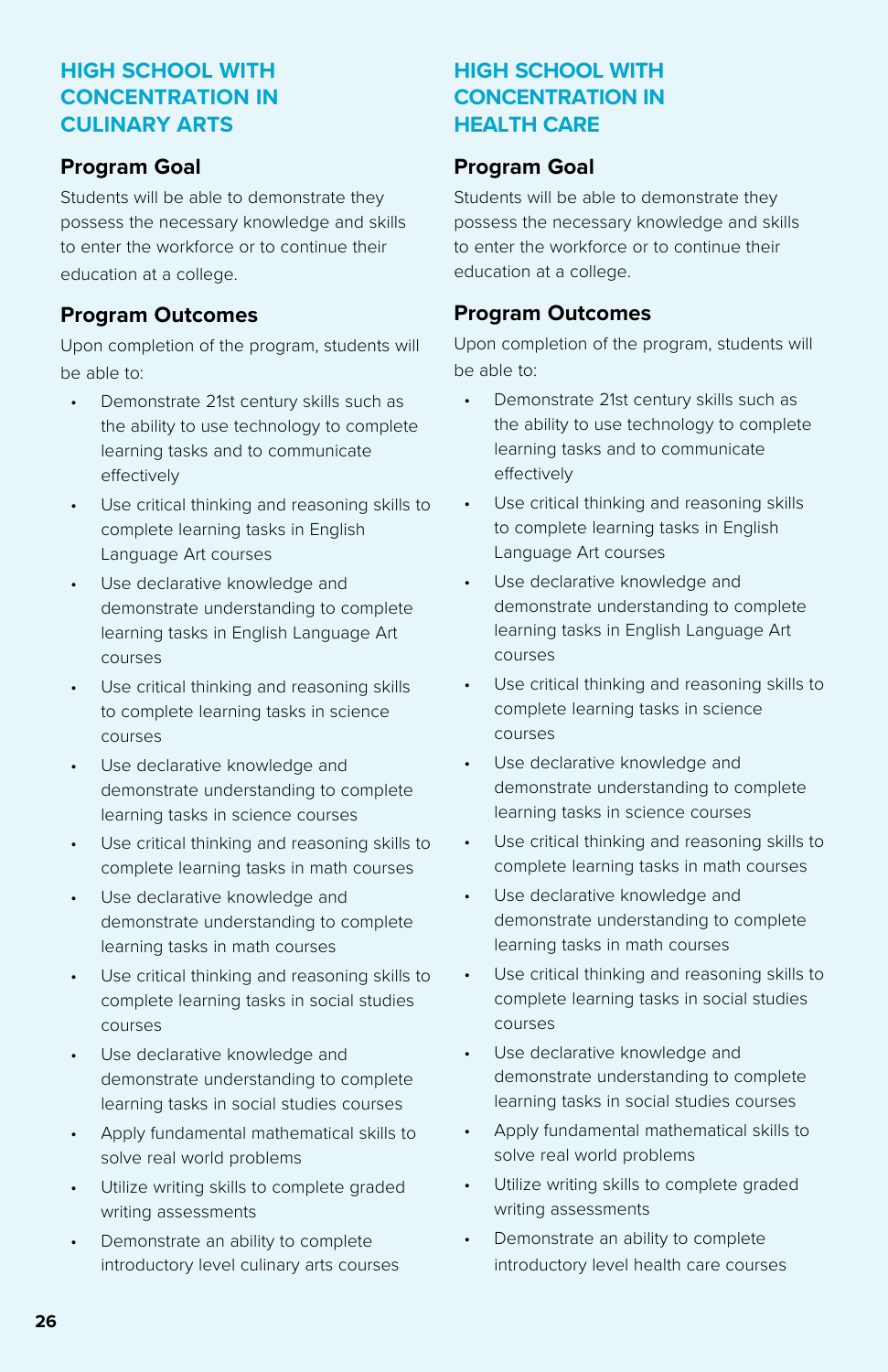## **HIGH SCHOOL WITH CONCENTRATION IN INFORMATION SYSTEMS TECHNOLOGY\***

## **Program Goal**

Students will be able to demonstrate they possess the necessary knowledge and skills to enter the workforce or to continue their education at a college.

## **Program Outcomes**

Upon completion of the program, students will be able to:

- Demonstrate 21st century skills such as the ability to use technology to complete learning tasks and to communicate effectively
- Use critical thinking and reasoning skills to complete learning tasks in English Language Art courses
- Use declarative knowledge and demonstrate understanding to complete learning tasks in English Language Art courses
- Use critical thinking and reasoning skills to complete learning tasks in science courses
- Use declarative knowledge and demonstrate understanding to complete learning tasks in science courses
- Use critical thinking and reasoning skills to complete learning tasks in math courses
- Use declarative knowledge and demonstrate understanding to complete learning tasks in math courses
- Use critical thinking and reasoning skills to complete learning tasks in social studies courses
- Use declarative knowledge and demonstrate understanding to complete learning tasks in social studies courses
- Apply fundamental mathematical skills to solve real world problems
- Utilize writing skills to complete graded writing assessments
- Demonstrate an ability to complete introductory level information systems technology courses

\* You will need high-speed internet access to begin your program. You will need access to a Microsoft® Windows® based computer running Windows® 10 or later, Microsoft® 365, and an email account to complete your program with Penn Foster.

## **HIGH SCHOOL WITH EARLY COLLEGE COURSES**

## **Program Goal**

Students will be able to demonstrate they possess the necessary knowledge and skills to enter the workforce or to continue their education at a college.

## **Program Outcomes**

- Demonstrate 21st century skills such as the ability to use technology to complete learning tasks and to communicate effectively
- Use critical thinking and reasoning skills to complete learning tasks in English Language Art courses
- Use declarative knowledge and demonstrate understanding to complete learning tasks in English Language Art courses
- Use critical thinking and reasoning skills to complete learning tasks in science courses
- Use declarative knowledge and demonstrate understanding to complete learning tasks in science courses
- Use critical thinking and reasoning skills to complete learning tasks in math courses
- Use declarative knowledge and demonstrate understanding to complete learning tasks in math courses
- Use critical thinking and reasoning skills to complete learning tasks in social studies courses
- Use declarative knowledge and demonstrate understanding to complete learning tasks in social studies courses
- Apply fundamental mathematical skills to solve real world problems
- Utilize writing skills to complete graded writing assessments
- Demonstrate an ability to complete introductory level college courses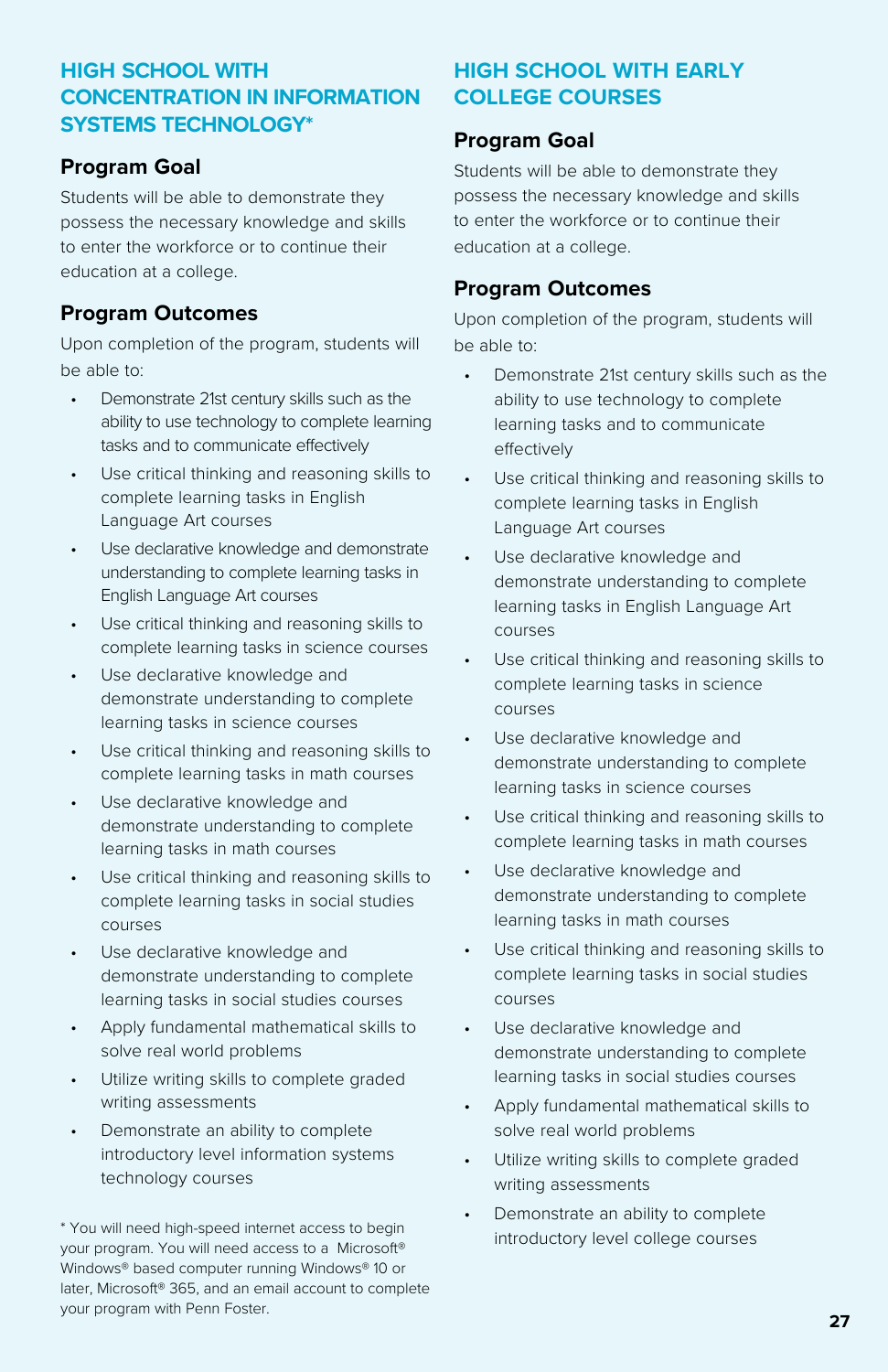## **HIGH SCHOOL WITH CONCENTRATION IN BUILDING PHARMACY TECHNICIAN**

## **Program Goal**

Students will be able to demonstrate they possess the necessary knowledge and skills to enter the workforce or to continue their education at a college.

## **Program Outcomes**

- Demonstrate 21st century skills such as the ability to use technology to complete learning tasks and to communicate effectively
- Use critical thinking and reasoning skills to complete learning tasks in English Language Art courses
- Use declarative knowledge and demonstrate understanding to complete learning tasks in English Language Art courses
- Use critical thinking and reasoning skills to complete learning tasks in science courses
- Use declarative knowledge and demonstrate understanding to complete learning tasks in science courses
- Use critical thinking and reasoning skills to complete learning tasks in math courses
- Use declarative knowledge and demonstrate understanding to complete learning tasks in math courses
- Use critical thinking and reasoning skills to complete learning tasks in social studies courses
- Use declarative knowledge and demonstrate understanding to complete learning tasks in social studies courses
- Apply fundamental mathematical skills to solve real world problems
- Utilize writing skills to complete graded writing assessments
- Demonstrate an ability to complete introductory level pharmacy professional courses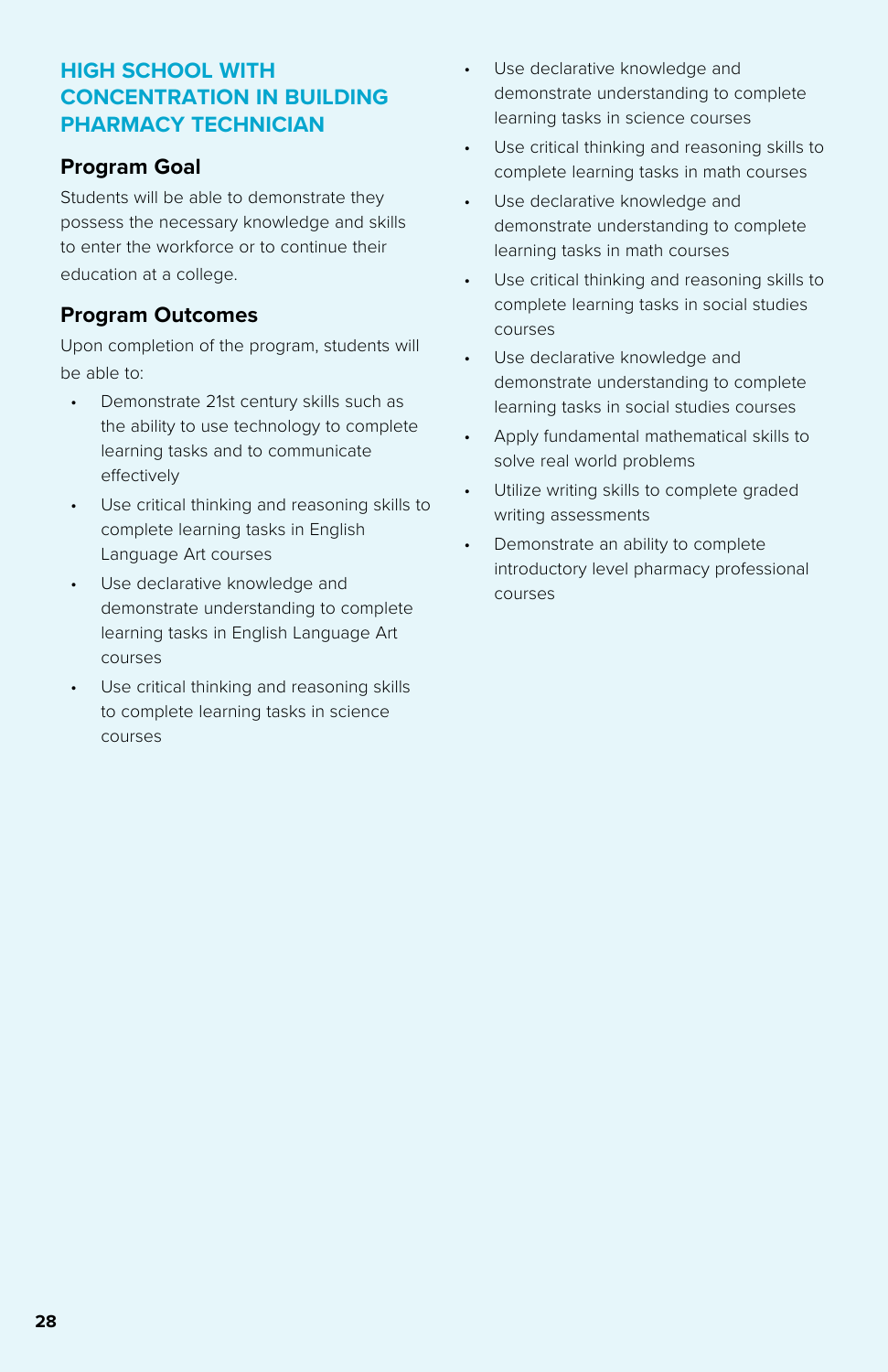#### **ELECTIVES AND COURSE DESCRIPTIONS**

### ELECTIVE SELECTIONS INCLUDE:

### CAREER KEY VOCATIONAL ELECTIVES

Auto Repair Technician Child Care Professional Medical Administrative Assistant Small Business Management Veterinary Assistant

#### ACADEMIC/COLLEGE PREPARATION

Algebra I Algebra II (prerequisite Algebra I) American Literature Chemistry (prerequisite Algebra I) Geometry (recommended prerequisite Algebra I) Music Appreciation Psychology Spanish

### GENERAL ELECTIVES

Business Math **Economics** English Communication General Science Microsoft® Word™ and Excel™

Career Key features specialized training to help you prepare for the career of your choice. If you choose to continue your career training after graduation, you'll have earned credit toward a Penn Foster Career Diploma.

### COURSE DESCRIPTIONS

In this section you'll find descriptions of the core and elective subjects offered in the High School Program. Each entry features the name of the course, the number of credits you will earn, the number of examinations, and the name of any prerequisite subject.

The High School subjects and curriculum are frequently updated. Although we try to keep this listing current, it may not include the most recent changes. We reserve the right to revise the program of study and the instructional materials, and to withdraw or substitute for subjects offered.

### **Algebra I (1 credit)**

A study of basic operations with signed numbers, monomials, and polynomials. Also includes formulas, equations, inequalities, graphing, exponents, roots, quadratic equations, and algebraic fractions. Six exams.

### **Algebra II (prerequisite Algebra I) (1 credit)**

A study of algebraic functions, ratios, proportions, logarithms, variations, progressions, theorems, matrices, determinants, inequalities, permutations, and probability. Four exams.

#### **American History (1 credit)**

Discussion of people, events, and sociopolitical forces that have shaped America, from its discovery to the present. Shows how American history affects today's events and global conditions. Seven exams.

#### **American Literature (1 credit)**

American Literature is designed to help you navigate the works that helped to shape America, particularly some of history's most notable texts and writing. The speeches, poems, and prose that you'll read in these pages helped to shape not only American writing, but also the way we read and think today. As you read through your assignments, consider how these texts are still having an impact on us, from literature to pop culture. Five exams.

#### **Art Appreciation (1 credit)**

An introduction to various forms of art throughout history, from prehistoric to modern; also discusses elements of design, symbolism, and purposes of art to enable students to evaluate the meaning and quality of individual works. Learn about the most important artists of each era, as well as the cultural influences that shaped their approaches to painting, sculpture, or architecture. Four exams.

### **Basic English (1 credit)**

Fundamentals of English for effective communication. Capitalization, punctuation, grammar, and spelling are covered, with an aim toward writing clearer sentences. Four exams.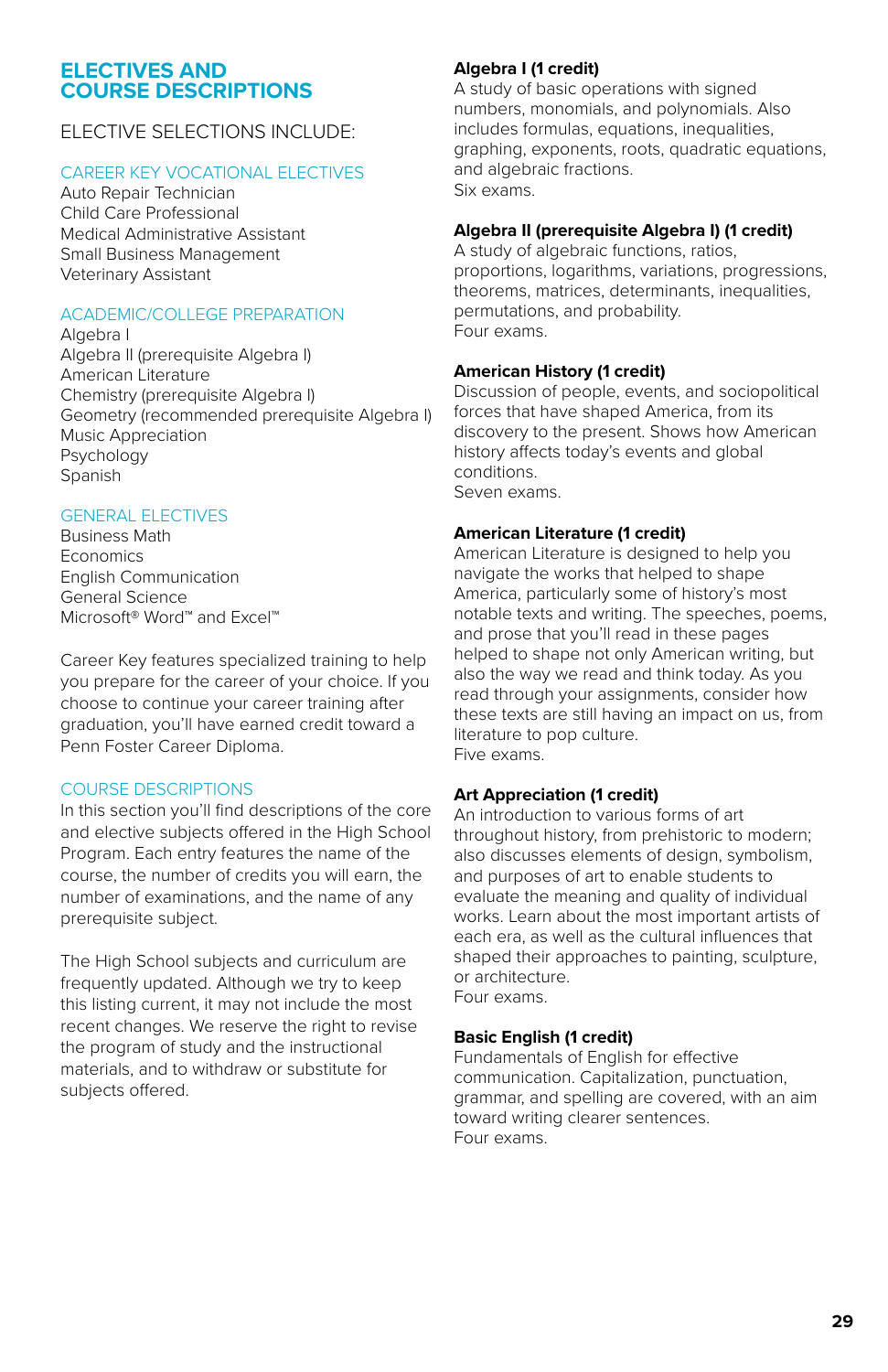#### **Biology (1 credit)**

This Biology course begins with a presentation on the topic of ecology. The cell and its processes are examined in detail. A discussion of genetics and evolution follows. The course provides a detailed description of the biology involved in the structure and function of both plants and animals. The course ends with a lesson on human body systems and disease. Six exams.

#### **Business Math (1 credit)**

A review of basic math skills and principles along with a study of various business math topics such as income, maintaining a checking account, interest, installment buying, discounts, and markups.

Three exams.

#### **Chemistry (prerequisite Algebra I) (1 credit)**

A study of the structure and reactions of matter. Discusses elemental symbols, chemical reactions, and the role of energy in those reactions. Also covers organic and nuclear chemistry.

Five exams.

#### **Child Care Professional (1 credit)**

Explore the rapidly evolving field of child care. Learn about how parents are seeking the best trained and skilled child care professionals to care for young children. There's never been a more exciting time to be working the field of early childhood education and care. Eight exams.

### **Civics (1 credit)**

Covers the rights, freedoms, and responsibilities of American citizens. Reviews the roots of American government and studies the modern U.S. government - its branches; the Constitution and Bill of Rights; the roles of federal, state, and local governments; political parties and elections.

Four exams.

#### **Consumer Math (1 credit)**

Study simple ways to apply mathematics to the everyday areas of life, most of them involving money: employment, purchases, home, car, insurance, savings, and investments. Three exams.

#### **Earth Science (1 credit)**

A study of the scientific method, the formation of the solar system, the moon's phases, the movement of the earth, plate tectonics, the formation of the oceans, and erosion. Also looks at chemical principles, rock and mineral analysis, soil formation, and weather patterns. Six exams.

#### **Economics (1 credit)**

Compares and contrasts the economic systems that people use in various parts of the world. Discusses the function of money, the law of supply and demand, and the role of banks and government within capitalist economies. Three exams.

#### **English Communication (1 credit)**

Explains how to avoid grammatical errors when writing sentences and paragraphs; how to make words work for you; and how to improve your image by using the right word in the right place. Three exams.

#### **English Language Arts 1 (1 credit)**

Learn close reading strategies that can be used to comprehend informational text passages, including workplace writing. Review how point of view and purpose shape the content and structure of multiple text passages. Examine the basic conventions of English grammar, usage, and mechanics. Read about the main points, key details, and literary devices in poems and a short story as well as the central themes and supporting evidence in plays. Five exams.

#### **English Language Arts 2 (1 credit)**

Apply close reading strategies to make inferences in nonfiction texts while using basic English language conventions. Use evidence from informational texts to support a position on a topic. Analyze the use of figurative, literal, and nonliteral language in poetry and a short story. Restate details and examples from the text when explaining how characters develop and interact in a novel. Seven exams.

### **English Language Arts 3 (1 credit)**

Analyze and cite evidence to support analysis of history, social studies, science, and technologyrelated texts as well as their graphics. Review the use and impact of word choice, tone, and figurative language in a play. Explore the theme in literary narratives. Summarize key details, events, and characteristics in a novel and write a structured argument with relevant evidence to support a claim. Six exams.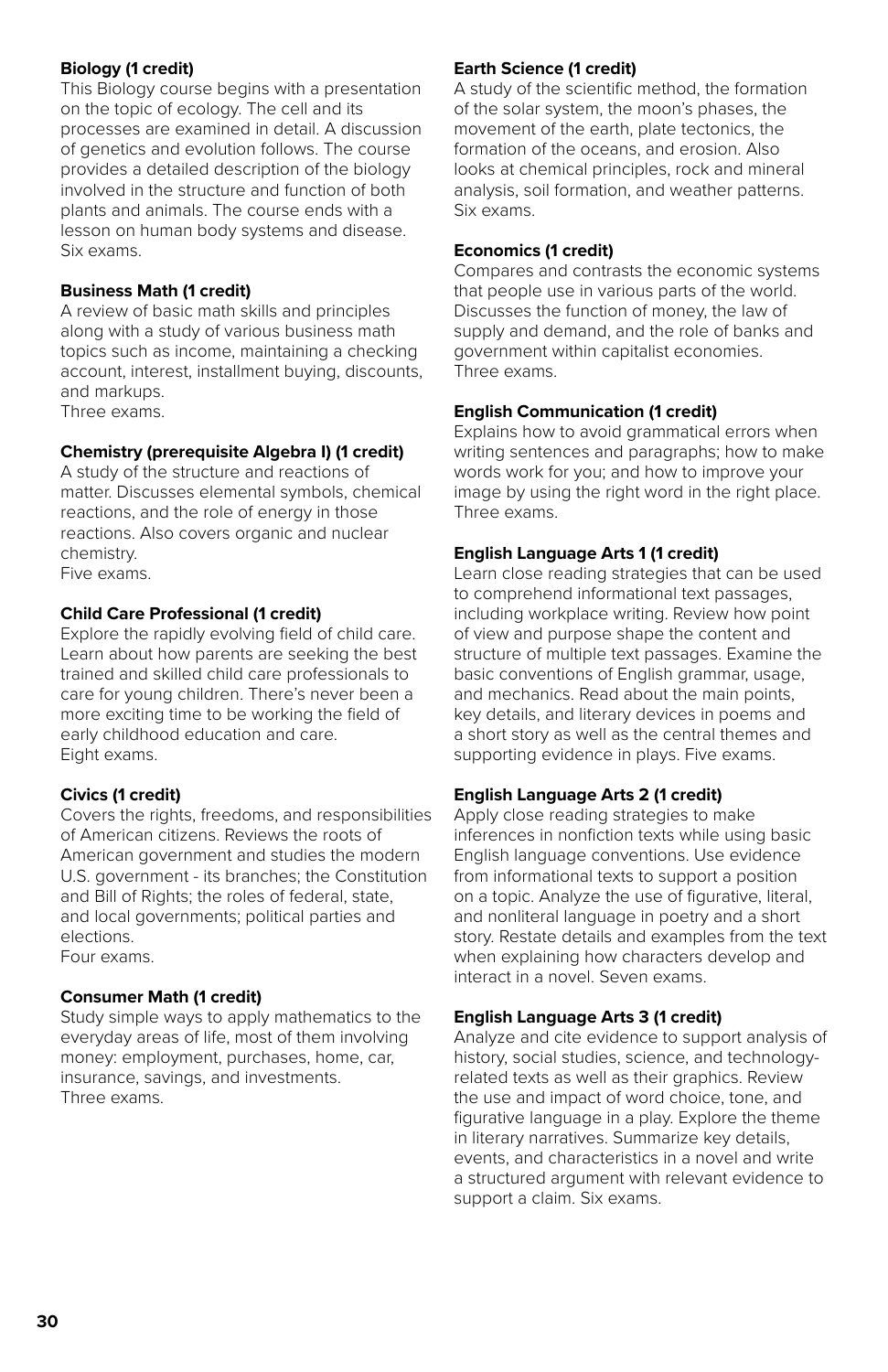#### **English Language Arts 4 (1 credit)**

Review foundational history texts and conceptual science and technology texts using US primary source documents and multimedia or quantitative formats. Draw simple, logical conclusions about more challenging world literature passages. From those literature passages, analyze how an author's word choice and structure shape meaning, style, and tone. Explore a cultural experience in world literature, citing text to highlight key details and themes. Study one act of Shakespeare, using close-reading strategies to explain character relationships and thematic structure. Write an informative assignment to examine and convey complex ideas, concepts, and information clearly and accurately through the effective selection, organization, and analysis of content. Six exams.

#### **Fitness and Nutrition (1 credit)**

This course covers a wide variety of topics to help students understand the principles of physical fitness. Topics included are nutrition basics, developing healthy eating habits, the functioning of muscles, posture, the heart and lungs, strengthening body parts, flexibility training, preventing injury, and stress management. Six exams.

#### **General Math I (1 credit)**

A study of the fundamental operations with whole numbers, fractions, and decimals, preceding the more advanced topics of weights, measures, ratios, proportions, and percents. Six exams.

#### **General Math II (1 credit)**

A review of basic mathematical skills provides the foundation for more advanced topics such as order of operations, factors, multiples, powers, roots, equations, and inequalities. Introduces geometry by covering the study of points, lines, surfaces, and solids. Four exams.

### **General Science (1 credit)**

In this course, students will be introduced to several branches of science and engineering, including environmental science, agricultural science, oceanography, human anatomy and physiology, biotechnology, and engineering design. This course demonstrates how basic sciences like biology, chemistry, and physics are foundational in these applied sciences. Six exams.

#### **Geometry (recommended prerequisite Algebra I) (1 credit)**

A study of the properties of points, lines, planes, and angles; polygons and triangles; circles; solids. Four exams.

## **Human Relations (1 credit)**

Methods of analyzing and improving relations with other people in personal life and working environments. Accents individual productivity, teamwork, working relationships, dealing with frustration, organizing, repairing relationships, and maintaining one's attitude. Three exams.

#### **Interior Decorator (1 credit)**

Be the one friends and neighbors rely on to make their homes look great. Lessons include how to meet a client's needs, design with furniture, and more. Client/Needs Analyzer and furniture template included. Four exams.

#### **Literature (1 credit)**

Covers the reading of short stories, nonfiction, poetry, and drama. Intended to give a deeper appreciation of the relationship between literature and life, and of the pleasures and benefits of reading. Seven exams.

#### **Medical Administrative Assistant (1 credit)**

Get a look at what it's like to work side by side with doctors in the rewarding healthcare field. Topics include learning strategies, time and stress management, interpersonal communication, and law and medical ethics. Includes access to learning aids and supplements. Three exams.

#### **Microsoft® Word**™ **and Excel™ (no software included) (1 credit)**

Learn how to use Microsoft® Word™ to create, edit, and illustrate documents. Learn about the most widely used spreadsheet program, Microsoft® Excel.™ Excel™ can perform numerical calculations and is also useful for non-numerical applications such as creating charts, organizing lists, accessing data, and automating tasks. Two exams.

### **Music Appreciation (1 credit)**

*Note:* The music text contains references to various aspects of the personal lives of composers; this material may be offensive to some readers. Covers appreciating music; roles of composer and listener; principles of music theory and instrumentation; historical periods; varying styles of music. Seven exams.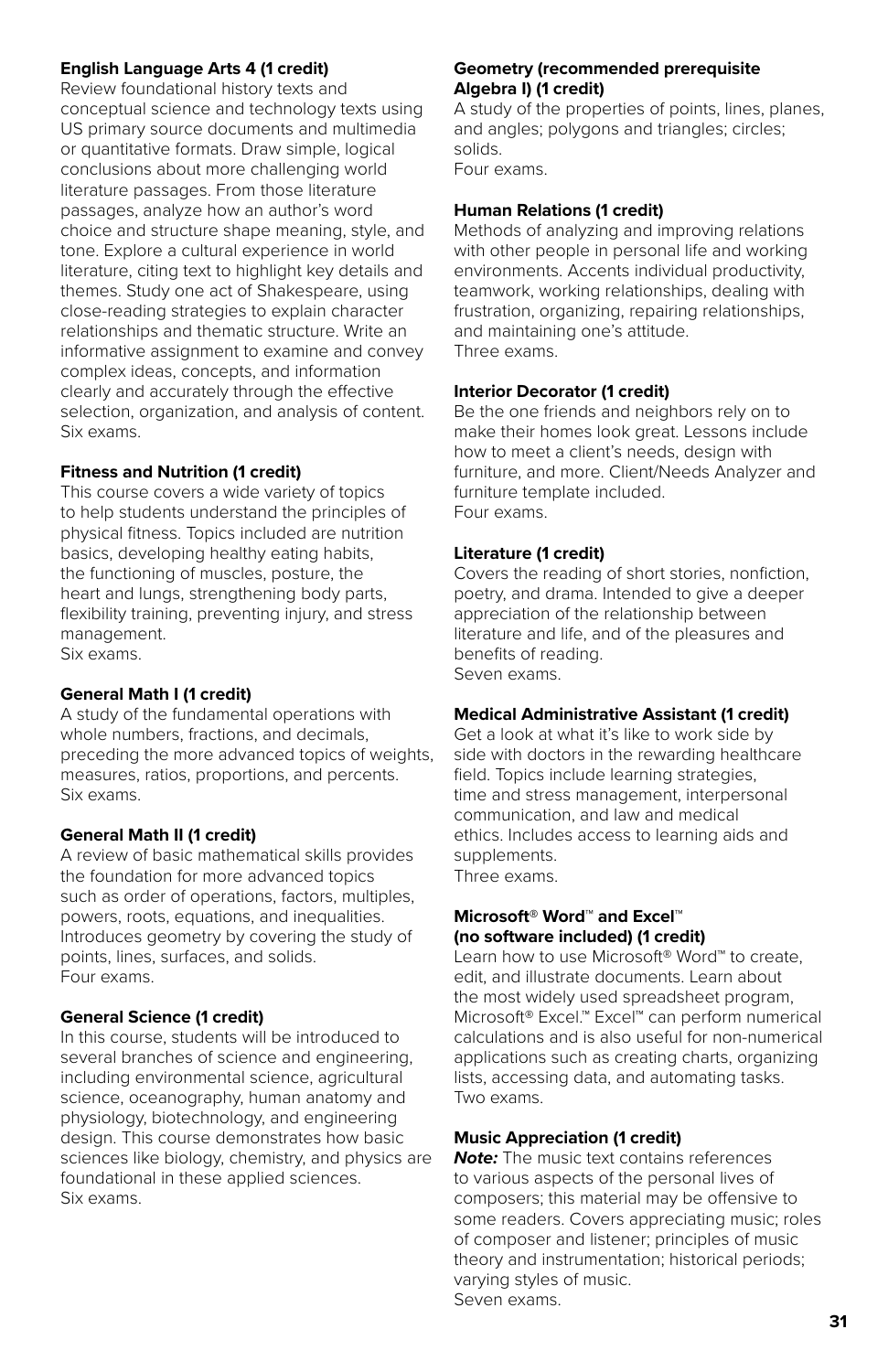#### **Orientation (.5 credit)**

An overview of the High School Program, including such topics as your program study materials, using our website, establishing study schedules, building your vocabulary, and preparing for and taking an examination. Also provides an introduction to financial literacy, building personal and professional relationships, career exploration, and essential computer programs.

Two exams.

#### **Physical Science (1 credit)**

A study of matter and energy: their nature and the relationships between them. Explains the role of atomic structure in chemical and nuclear reactions. Emphasizes problem solving skills and discusses the relationship between science, technology, and the environment. Covers topics such as water, the chemistry of building materials, fuels, natural and synthetic rubbers and plastics, energy in relation to motion and force, machines, sound, light, electricity, and magnetism. Five exams.

#### **Practical English (1 credit)**

Develops writing skills by emphasizing sentence structure, paragraphs, letters, and compositions. Opens with a study of grammar, including the parts of speech, punctuation, spelling, and word usage. Explains the writing process and emphasizes an individual approach. Five exams.

#### **Psychology (1 credit)**

Provides an introduction to the roots and the development of modern psychology. Discusses states of consciousness, and theories of intelligence, development, and personality. Also, looks at gender roles, stress, psychological disorders, and social factors that affect people in groups. Five exams.

#### **Reading Skills (1 credit)**

A study of techniques applicable to any type of reading. Includes reviewing, predicting, scanning, finding the main idea, and drawing conclusions. Discusses how to determine word meanings by examining context clues, and differentiating fact from opinion to identify bias. Also covers poetry and fiction. Three exams.

### **Small Business Management (1 credit)**

Provides an introduction on how to prepare to start your own business and learn the basics of a business plan. Discusses market research and business connections. Six exams.

### **Spanish (1 credit)**

Includes articulate speaking, active reading, and comprehensive listening. Covers the details of Spanish vocabulary and grammar, and improves fluency through listening to and creating stories. Enables you to learn and use the language for business situations and other purposes. Twelve exams.

### **Veterinary Assistant (1 credit)**

Start learning the skills you need to become a Veterinary Assistant. Topics include introduction to animal care, animal behavior, handling and restraint, and veterinary terminology. Includes access to online video, pronunciation guides, and flash cards. Four exams.

#### **World History (1 credit)**

When thinking about studying the entirety of world history, it's easy to see how it appears to be a nearly impossible task. One way of making the vast amount of information manageable to learn is to present the information in a way that focuses on the highlights and large-scale trends seen in history. Your World History course begins with a very brief summary of ancient civilizations. You'll focus most of your studies on events and peoples in world history from 1450 to the present. Five exams.

#### **Written Communication (1 credit)**

Written Communication will help to strengthen your basic communication skills, but it will most directly impact your writing skills. This course will refresh your understanding of the basic parts of speech, as well as the basics of grammar and mechanics, and will focus on the importance of organizing your time effectively to create documents from prewriting to final draft. Six Exams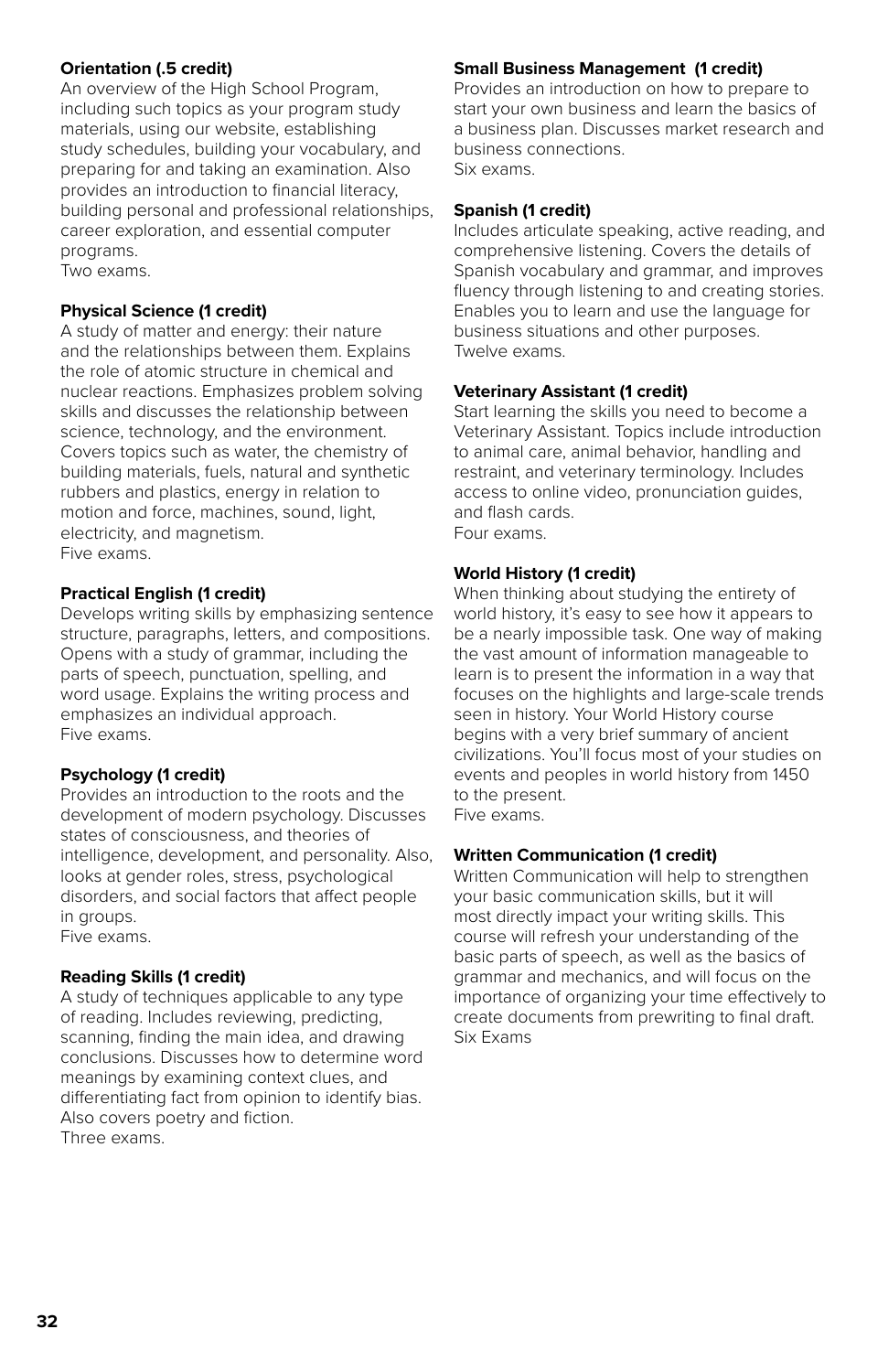## **Ownership, Governance, and Administration**

#### **OWNERSHIP**

**Penn Foster, Inc.\***

## **BOARD OF DIRECTORS**

**Frank Britt**

**Thomas Blesso**

### **OFFICERS**

**Frank Britt** Chief Executive Officer

**Thomas Blesso** Chief Financial Officer

**Heather McAllister** General Counsel Corporate Secretary

### **ADMINISTRATION**

#### **Megan Bowen**

Director, High School M.S. Education in Leadership and Administration, Capella University B.S. English Literature and Secondary Education, Miami University

#### **Joshua Budway**

Chief People Officer MBA, Harvard Business School **Pat Gaffey** Vice President - Admissions B.S., Penn State University

**Paula Robert-Hunt** Vice President - Engineering B.S., Indiana University - Kelley School of Business

**Nial McLoughlin** SVP of Technology M.S. Georgia State University B.S., University of Florida-Gainesville

## **Michelle Rothenbecker** Vice President, Courseware

B.A., Wilkes University M.Ed. Western Governors University

#### **Cindy Starr**

Chief Marketing Officer B.A., University of Pennsylvania MBA, New York University's Stern School of Business

### **Dara Warn** Chief Operating Officer B.A., University of Pennsylvania

\* Penn Foster, Inc. is wholly owned by Penn Foster Education Group, Inc.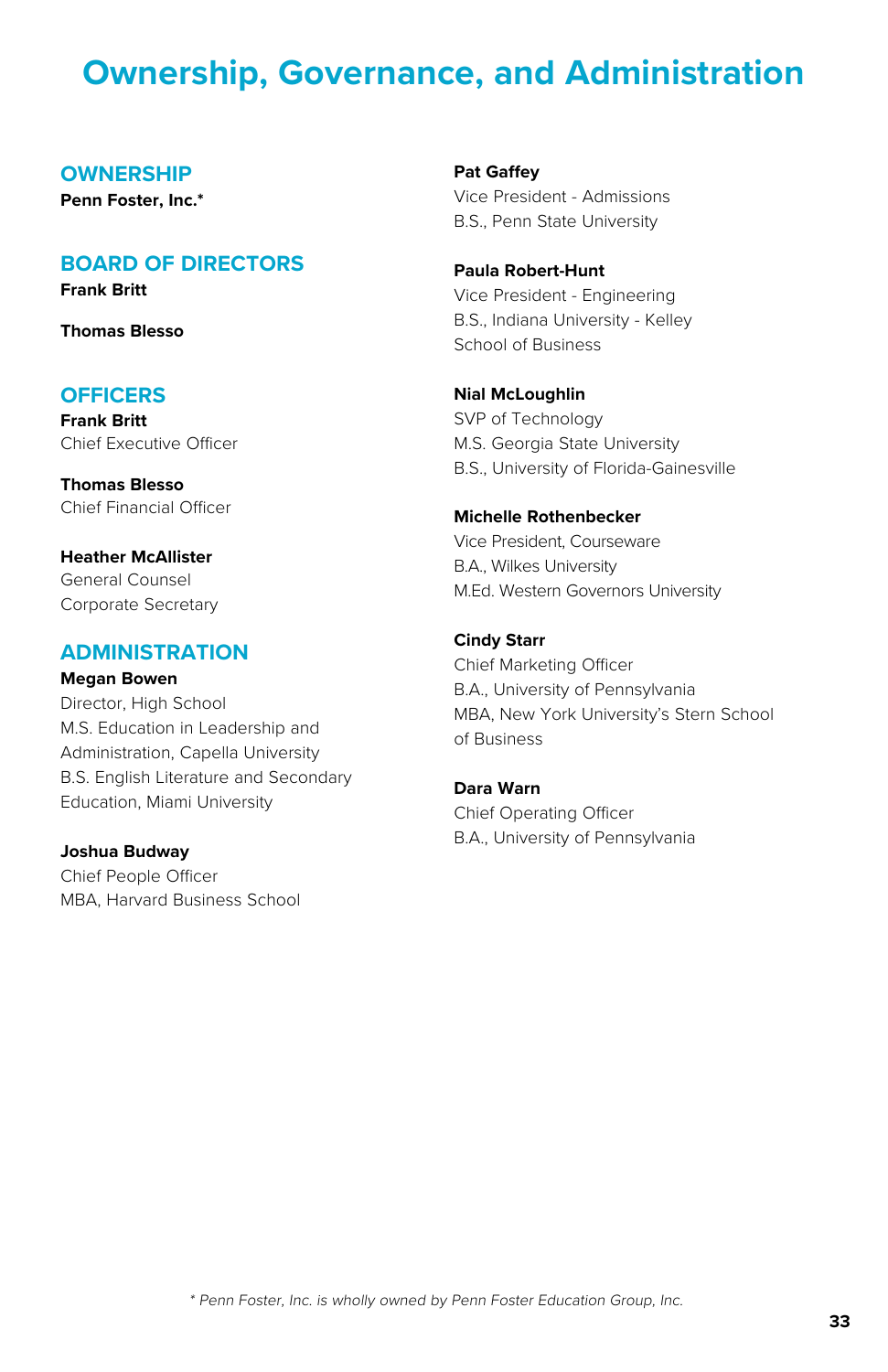## **Faculty**

**Meghan Lodge,** Academic Team Lead PA Private School teaching certification English 7-12, BA English Kings College, MA English Language, Literature, and Rhetoric Binghamton University

**Brian Brown,** Academic Team Lead PA Teaching Certification Citizenship 7-12, BA History/Secondary Ed Misericordia University, MA History American Military University

**Shawn Cherinchak,** English Teacher PA Teaching Certification English 7-12, BA English/Secondary Ed, Kutztown University

**Mariam Dawoud,** Math Teacher PA Teaching Certification Mathematics 7-12 BS Computer Science Dalhousie University MA Urban Education Alvernia University

**Anthony Dilmore,** Orientation Teacher BA English University of Scranton

**Daniel Sciarrillo,** Spanish Teacher, PA Private School Teaching Certification Spanish K-12 BA Spanish Bloomsburg University

**Alyssa Sklareski,** Science Teacher PA Teaching Certification Biology 7-12, BS Biology/Secondary Ed Marywood University

**Gabriela Ayala,** English Teacher AA, General Studies, Palm Beach State College BA, English Literature, Florida State University M.Ed., Higher Education Leadership, Georgia Teaching Certification, English, grades 6-12

**Selina Rush,** English Teacher BA, English Literature, California State University Northridge MA, Secondary Education, Grand Canyon University MA, English Education, Grand Canyon **University** North Carolina Teaching Certification, English, grades 7-12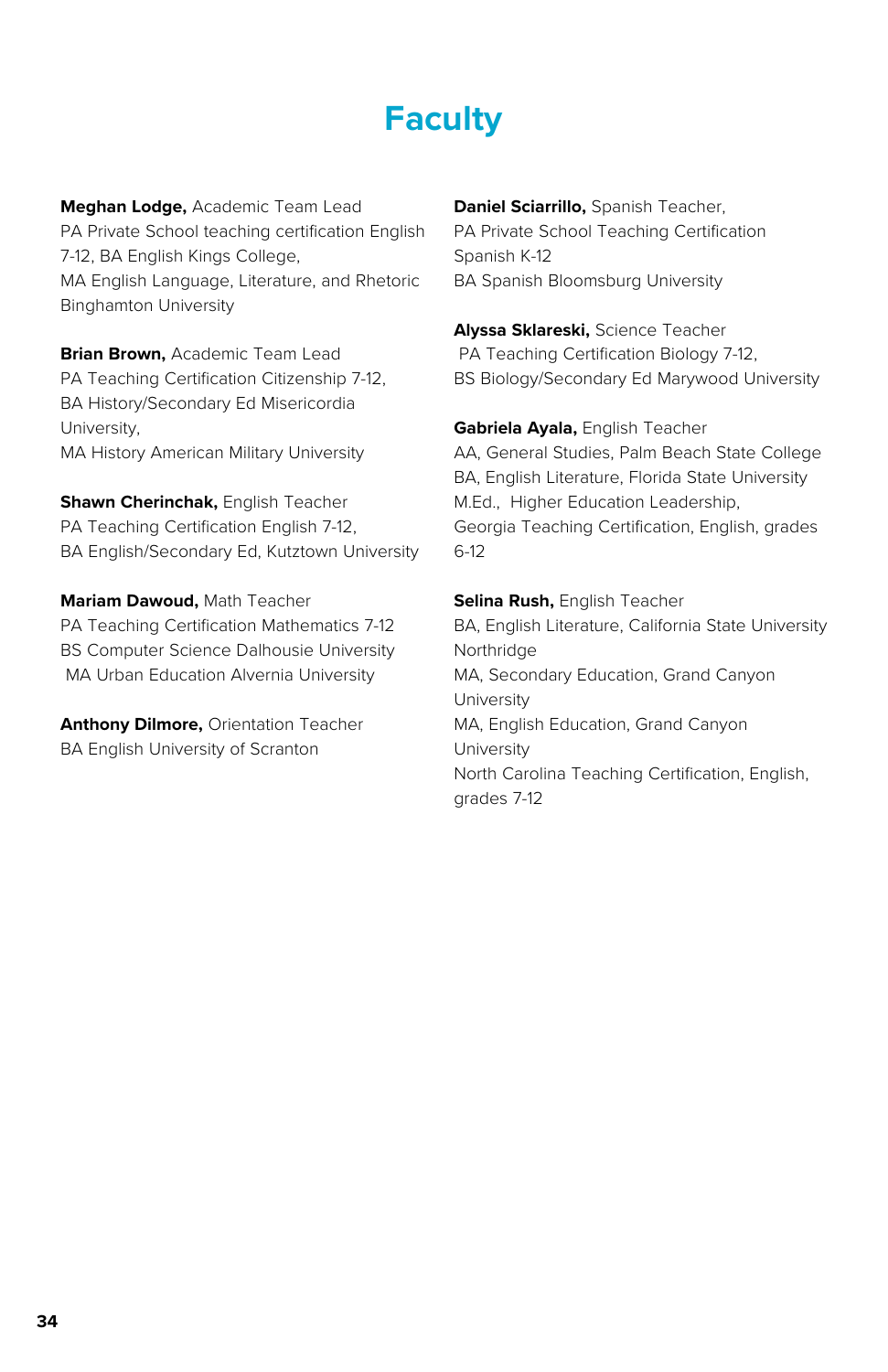## On the road to success...

- You have started on a journey toward a better future a future that brings more money, security, and greater career satisfaction. All of us at Penn Foster High School will do everything we can to make that journey a rewarding one. But there may be times when you find it hard going...maybe your job or family is demanding more of your time, or completing your program seems too far out of reach. If you start to feel that way, just remember these important facts:
- A good way to stay motivated is to remember why you enrolled. You have a dream of building a better life for yourself, and you have already shown you have the dedication. Don't let anything stop you from achieving your goals.
- Anytime you have a problem with something in your lessons or a question about your Penn Foster High School experience, contact the school. Every student is important to us — and we want to see you achieve success. You can always turn to your instructor or our helpful Student Services staff for help.
- Use your progress-tracking and goal-setting tools to create your exam schedule, and stick to it as much as you can - but it's okay to give yourself a day off now and then, too. Holidays, special occasions, or just a day to "recharge your batteries..." but don't take too many, because you want to keep moving toward graduation.
- Most of all, take pride in what you are accomplishing. So many people never try to make their dreams come true — just by enrolling, you have shown you are someone who sets goals and works to achieve them. You have much to be proud of.

## **GOOD LUCK** from all of us at Penn Foster High School!